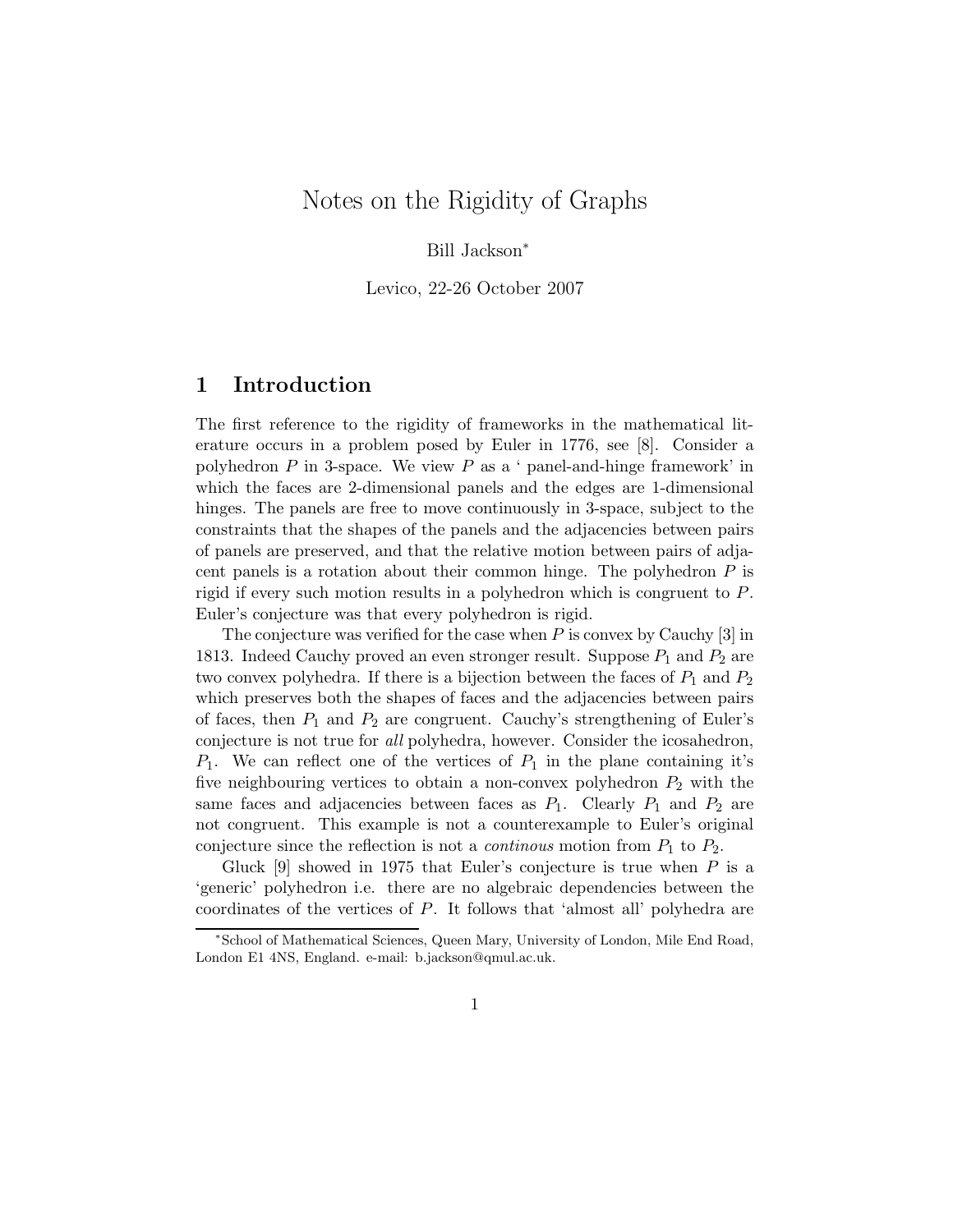

Figure 1: A 2-dimensional example. The framework  $(G, p_1)$  can be obtained from  $(G, p_0)$  by a continuous motion which preserves all edge lengths, but changes the distance between  $v_1$  and  $v_3$ . Thus  $(G, p_0)$  is not rigid.

rigid. Connelly [4] finally showed that Euler's conjecture was false in 1982 by constructing a polyhedron which is not rigid.

We will consider a different kind of framework called a bar-and-joint framework. This is a graph  $G$  together with a map  $p$  of the vertices of G into d-space. We view the edges of  $(G, p)$  as 'bars' and the vertices as 'universal joints'. The vertices are free to move continuously, subject to the constraint that the distances between pairs of adjacent vertices are preserved i.e. the lengths of the bars does not change. The framework is rigid if every such motion preserves the distances between all pairs of vertices, see Figure 1. Gluck [9] showed that the rigidity of a generic bar-and-joint framework depends only on the structure of the graph  $G$  i.e. it is the same for all generic realizations of  $G$  in d-space. One of the two main problems we will consider is that of characterizing the graphs  $G$  with the property that every generic realization of G in d-space is rigid. We will see that this problem can be solved for  $d = 1, 2$ .

Our second main problem concerns 'global rigidity'. A d-dimensional framework  $(G, p)$  is globally rigid if every d-dimensional framework  $(G, q)$ with the same distances between pairs of adjacent vertices as  $(G, p)$ , has the same distances between all pairs of vertices as  $(G, p)$ , see Figure 2.

We will see that we can also characterize the graphs G with the property that every generic realization of G in d-space is globally rigid, when  $d = 1, 2$ . The problems of characterizing when a d-dimensional generic framework is rigid or globally rigid are unsolved for  $d \geq 3$ .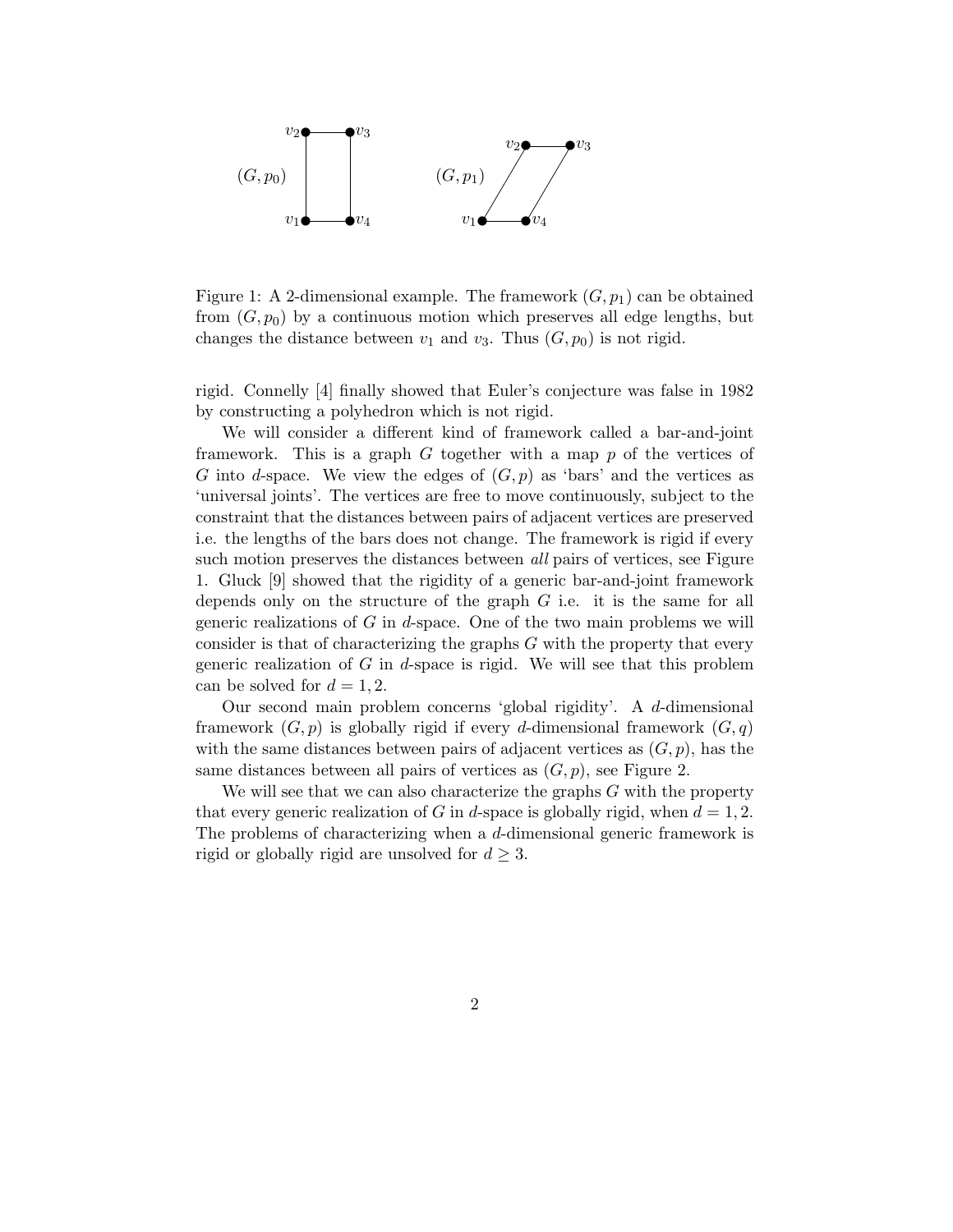

Figure 2: A rigid 2-dimensional framework which is not globally rigid. All edges in both frameworks have the same length, but the distance from  $v_1$  to  $v_3$  is different.

# 2 Bar-and-joint frameworks

A d-dimensional bar-and-joint framework is a pair  $(G, p)$ , where  $G = (V, E)$ is a graph and p is a map from V to  $\mathbb{R}^d$  such that  $p(u) \neq p(v)$  for all  $uv \in E$ . We consider the framework to be a straight line realization of G in  $\mathbb{R}^d$  in which the *length* of an edge  $uv \in E$  is given by the Euclidean distance between the points  $p(u)$  and  $p(v)$ . Given frameworks  $(G, p_0)$  and  $(G, p_1)$ , we say that:

- (G,  $p_0$ ) and  $(G, p_1)$  are equivalent if  $||p_0(u) p_0(v)|| = ||p_1(u) p_1(v)||$ for all  $uv \in E$ .
- (G, p<sub>0</sub>) and  $(G, p_1)$  are congruent if  $||p_0(u) p_0(v)|| = ||p_1(u) p_1(v)||$ for all  $u, v \in V$ .
- $(G, p_0)$  is globally rigid if every framework which is equivalent to  $(G, p_0)$ is congruent to  $(G, p_0)$ .
- $(G, p_0)$  is rigid if there exists an  $\epsilon > 0$  such that every framework  $(G, p_1)$  which is equivalent to  $(G, p_0)$  and satisfies  $||p_0(v) - p_1(v)|| < \epsilon$ for all  $v \in V$ , is congruent to  $(G, p_0)$ . (Asimow and Roth [1, Proposition 1] show that this is equivalent to saying that every continuous motion of the vertices of  $(G, p_0)$  which preserves the lengths of all edges of  $(G, p_0)$ , also preserves the distances between all pairs of vertices of  $(G, p_0)$ .)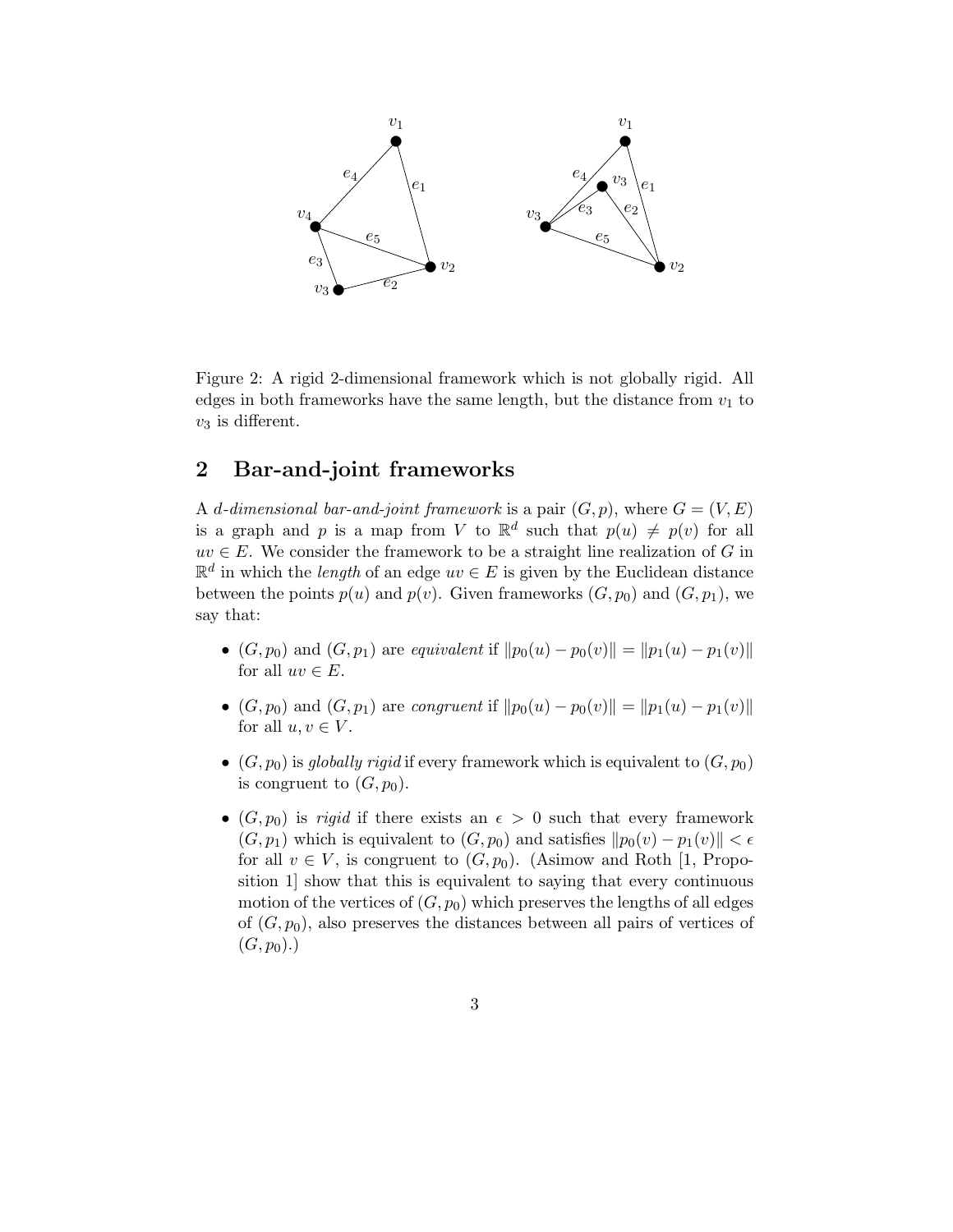It is a difficult problem to determine whether a given d-dimensional framework  $(G, p)$  is rigid or globally rigid. We will characterize when a 1dimensional framework is rigid in Section 3. The general feeling seems to be that it is NP-hard to determine if a d-dimensional framework is rigid for  $d \geq 2$ , although no proof of this is known. Saxe [21] has shown that it is NPhard to determine if a d-dimensional framework is globally rigid for all  $d \geq 1$ . Both problems become easier, however, if we restrict our attention to generic frameworks, where a framework  $(G, p)$  is *generic* if the (multi)set containing the coordinates of all the points  $p(v)$ ,  $v \in V$ , is algebraically independent over Q. The main reason for this is that, for generic frameworks, rigidity is equivalent to the stronger property of 'infinitesimal rigidity', which we will describe below.

## 2.1 The rigidity matrix and infinitesimal rigidity

Let  $(G, p_0)$  and  $(G, p_1)$  be two d-dimensional frameworks. A motion from  $(G, p_0)$  to  $(G, p_1)$  is a function  $P : [0, 1] \times V \to \mathbb{R}^d$  such that:

(M1)  $P(0, v) = p_0(v)$  and  $P(1, v) = p_1(v)$  for all  $v \in V$ ;

(M2)  $||P(t, u) - P(t, v)|| = ||p_0(u) - p_0(v)||$  for all  $t \in [0, 1]$  and all  $uv \in E$ ;

(M3)  $P(t, v)$  is a continuous function of t for all  $v \in V$ .

Thus  $(G, p_0)$  is rigid if and only if every motion of  $(G, p_0)$  results in a framework which is congruent to  $(G, p_0)$ . It can be shown using 'elementary' differential geometry, see [1], that the existence of a motion from  $(G, p_0)$  to  $(G, p_1)$  implies the existence of a smooth motion from  $(G, p_0)$  to  $(G, p_1)$  i.e. a motion P such that  $P(t, v)$  is a differentiable function of t for all  $v \in V$ . This allows us to rewrite the equation given in (M2) as

$$
||P(t, u) - P(t, v)||^2 = ||p_0(u) - p_0(v)||^2,
$$

and then differentiate with respect to  $t$  to obtain

$$
[P(t, u) - P(t, v)] \cdot [P'(t, u) - P'(t, v)] = 0.
$$

Note that  $P'(t, v)$  represents the instantaneous velocity of the vertex v at time t. Putting  $t = 0$  and  $P'(0, v) = q(v)$  for all  $v \in V$  we obtain

$$
[p_0(u) - p_0(v)] \cdot [q(u) - q(v)] = 0 \text{ for all } uv \in E.
$$
 (1)

Now suppose that we are given the framework  $(G, p_0)$ . We can use the system of equations (1) involving the unknowns  $q(v)$ ,  $v \in V$ , to determine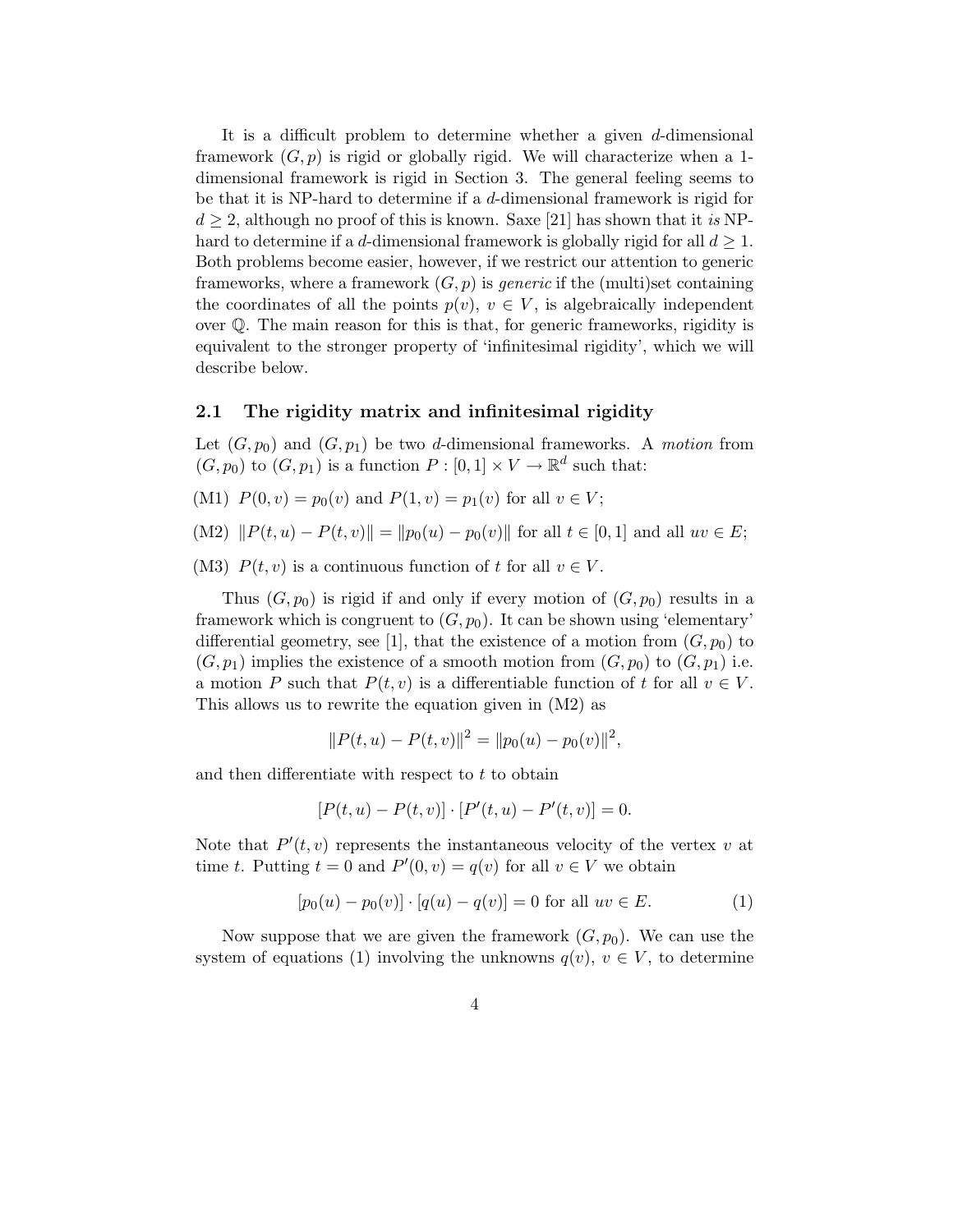all possible 'instantaneous velocities' of the vertices of G which are induced by a smooth motion of  $(G, p_0)$ . The rigidity matrix  $M(G, p_0)$  of  $(G, p_0)$  is the matrix of coefficients of this system of equations. It is an  $|E| \times d|V|$  matrix with rows indexed by  $E$  and sequences of  $d$  consecutive columns indexed by V. The entries in the row corresponding to an edge  $e \in E$  and columns corresponding to a vertex  $u \in V$  are given by the vector  $p_0(u) - p_0(v)$  if  $e = uv$  is incident to u and is the zero vector if e is not incident to u.

**Example** Let  $(G, p)$  be either of the 2-dimensional frameworks shown in Figure 2, and let  $p(v_i) = (x_i, y_i)$  for  $1 \leq i \leq 4$ . Then the rigidity matrix of  $(G, p)$  is the matrix  $M(G, p)$  shown below.

|                         | $x_1 - x_2$ $y_1 - y_2$ $x_2 - x_1$ $y_2 - y_1$ |  |  |                                                 |  |
|-------------------------|-------------------------------------------------|--|--|-------------------------------------------------|--|
|                         | $x_2 - x_3$ $y_2 - y_3$ $x_3 - x_2$ $y_3 - y_2$ |  |  |                                                 |  |
|                         |                                                 |  |  | $x_3 - x_4$ $y_3 - y_4$ $x_4 - x_3$ $y_4 - y_3$ |  |
| $x_1 - x_4$ $y_1 - y_4$ |                                                 |  |  | $x_4 - x_1$ $y_4 - y_1$                         |  |
|                         | $x_2 - x_4$ $y_2 - y_4$                         |  |  | $x_4 - x_2$ $y_4 - y_2$                         |  |

We use  $Z(G, p_0)$  to denote the null space of the matrix  $M(G, p_0)$  and refer to the vectors in  $Z(G, p_0)$  as *instantaneous motions* of the framework  $(G, p_0)$ . We will abuse this terminology somewhat and also consider an instantaneous motion  $q \in Z(G, p_0)$  as a map from V to  $\mathbb{R}^d$ , by indexing the components of q in the same way as the columns of  $M(G, p_0)$ .

For integers  $n \geq 2$  and  $d \geq 1$ , let

$$
S(n,d) = \begin{cases} dn - \binom{d+1}{2} & \text{if } n \ge d+2\\ \binom{n}{2} & \text{if } n \le d+1 \end{cases}
$$

**Theorem 2.1** [1] Let  $(G, p)$  be a d-dimensional framework with  $n \geq 2$  vertices. Then rank  $M(G, p) \leq S(n, d)$ . Furthermore, if equality holds, then  $(G, p)$  is rigid.

**Sketch Proof** We consider the case when  $(G, p)$  is properly embedded in  $\mathbb{R}^d$  i.e. the affine hull of the points  $p(v)$ ,  $v \in V$ , is equal to  $\mathbb{R}^d$ . (This implies in particular that  $n \geq d+1$ . Each translation and rotation of  $\mathbb{R}^d$  gives rise to a smooth motion of  $(G, p)$  and hence to an instantaneous motion of  $(G, p)$ . Let  $Z_0(G, p)$  be the subspace of  $Z(G, p)$  generated by these special instantaneous motions. The subspace  $Z_0(G, p)$  contains a linearly independent set of instantaneous motions corresponding to the translations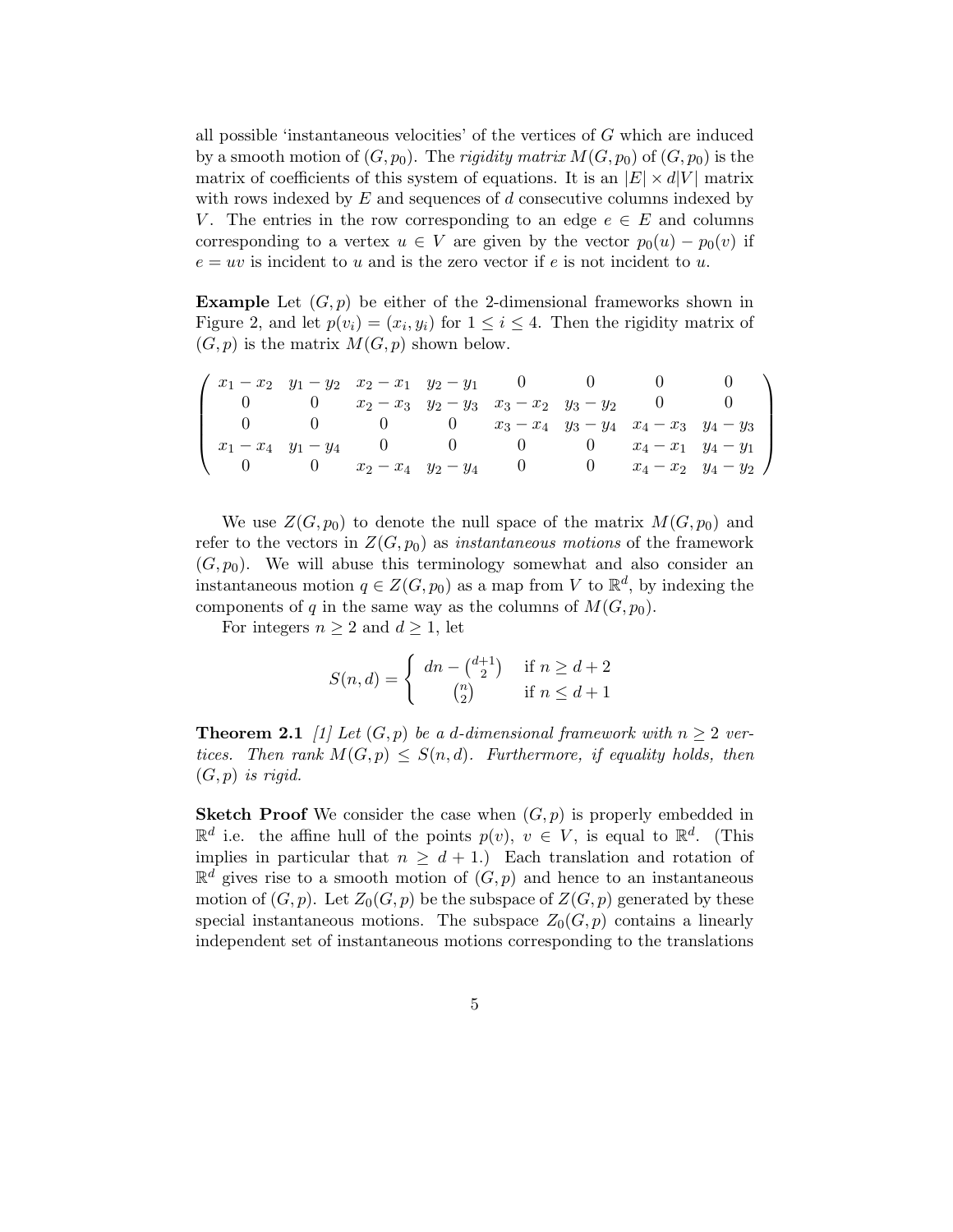along each vector in the standard basis, and the rotations about the  $(d-2)$ dimensional subspaces containing each set of  $(d-2)$  vectors in the standard basis. Thus

$$
\dim Z(G, p) \ge \dim Z_0(G, p) \ge d + \binom{d}{d-2} = \binom{d+1}{2} \tag{2}
$$

and hence rank  $M(G, p) \leq dn - \binom{d+1}{2}$  $_{2}^{+1}$ ).

To indicate why the second part of the theorem holds we suppose that  $(G, p)$  is not rigid. One may use the definition of rigidity to show that this assumption will imply that there exists a smooth motion  $P(t, v)$  of  $(G, p)$  such that  $||P(t, x)|| - ||P(t, y)||^2 \neq ||p(x) - p(y)||^2$  for all  $t > 0$  and some fixed  $x, y \in V$ . Differentiating with respect to t and putting  $t = 0$ we deduce that there exists an instantaneous motion q of  $(G, p)$  such that  $[p(x) - p(y)] \cdot [q(x) - q(y)] \neq 0$ . Since translations and rotations preserve distances between all points of  $\mathbb{R}^d$ ,  $q \notin Z_0(G, p)$ . Thus strict inequality must occur in (2) and rank  $M(G, p) < dn - \binom{d+1}{2}$  $_{2}^{+1})$ .  $\bullet$ 

We say that  $(G, p)$  is infinitesimally rigid if rank  $M(G, p) = S(n, d)$ . Theorem 2.1 implies that the infinitesimally rigidity of a given framework  $(G, p)$  is a sufficient condition for the rigidity of  $(G, p)$ . The example shown in Figure 3 shows that infinitesimal rigidity is not equivalent to rigidity.

On the other hand, Asimow and Roth showed that infinitesimal rigidity is equivalent to rigidity for generic frameworks.

**Theorem 2.2** [1] Let  $(G, p)$  be a d-dimensional generic framework. Then  $(G, p)$  is rigid if and only if  $(G, p)$  is infinitesimally rigid.

It is easy to see that, for any given graph  $G$ , rank  $M(G, p)$  will be maximized when  $(G, p)$  is generic, and hence that rank  $M(G, p)$  is the same for all generic realizations  $(G, p)$  of G in  $\mathbb{R}^d$ . We denote this maximum value of rank  $M(G, p)$  by  $r_d(G)$ , or simply  $r(G)$  when the dimension is obvious from the context. Theorem 2.2 implies that a generic d-dimensional framework  $(G, p)$  is rigid if and only if  $r(G) = S(n, d)$ . At first sight, one may think that this could be used to determine when a given graph G has a generic rigid realization in  $\mathbb{R}^d$ . This is not the case since it requires us to determine the 'generic rank' of the matrix  $M(G, p)$  i.e. compute rank  $M(G, p)$  when the coordinates of the vectors  $p(v)$ ,  $v \in V$ , are indeterminates. As noted above, this can be done when  $d \in \{1, 2\}$ , but is an open problem for  $d \geq 3$ .

Let  $G = (V, E)$  be a graph. We say that: G is rigid in  $\mathbb{R}^d$  if  $r_d(G) =$  $S(n,d)$ ; G is independent in  $\mathbb{R}^d$  if  $r_d(G) = |E|$  i.e. the rows of a generic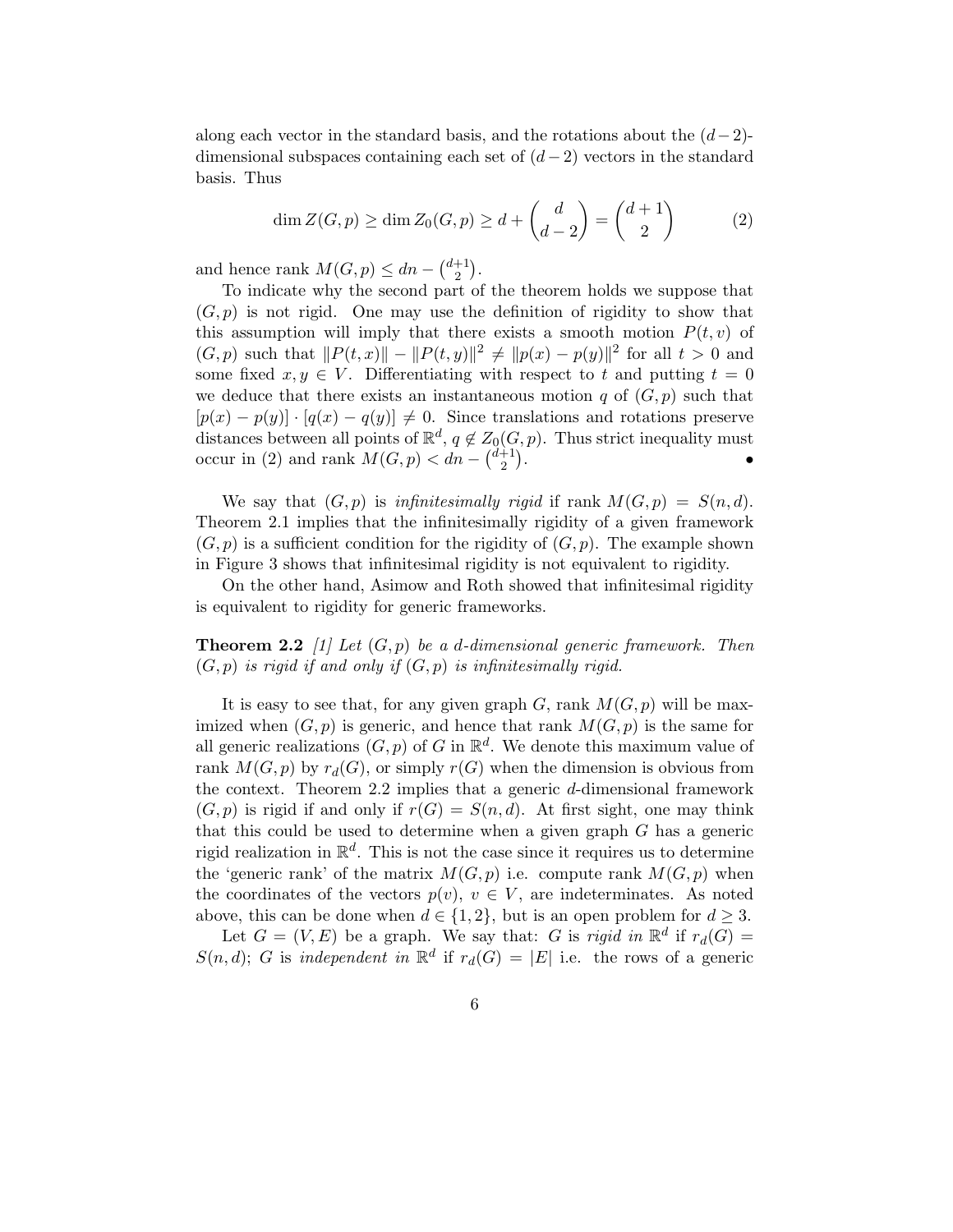

Figure 3: A 2-dimensional framework  $(G, p)$  which is rigid but not infinitesimally rigid. Let  $q(v_5)$  be a vector orthogonal to the line through  $p(v_2), p(v_4)$ , and  $q(v_i) = 0$  for  $1 \leq i \leq 4$ . Then  $[p(v_i) - p(v_j)] \cdot [q(v_i) - q(v_j)] = 0$  for all edges  $v_i v_j$  of G, and hence q is an instantaneous motion of  $(G, p)$ . However  $[p(v_3) - p(v_5)] \cdot [q(v_3) - q(v_5)] \neq 0$  so  $q \notin Z_0(G, p)$ . It follows that dim  $Z(G, p) > \binom{2+1}{2}$  $2^{+1}$ ) = 3. Thus rank  $M(G, p) < S(5, 2) = 10 - 3 = 7$ , and  $(G, p)$  is not infinitesimally rigid. To see that  $(G, p)$  is rigid, suppose that there is a motion from  $(G, p)$  to another framework  $(G, \tilde{p})$  and let  $H = G - v_5$ . It can be seen that H is rigid (since each triangle is rigid). Thus  $(H, p|_H)$ is congruent to  $(H, \tilde{p}|_H)$ . Applying a suitable translation and rotation to  $(G, \tilde{p})$  we may assume that  $p(v_i) = \tilde{p}(v_i)$  for all  $1 \leq i \leq 4$ . The position of  $p(v_5)$  on the line through  $p(v_2)$  and  $p(v_4)$  now implies that we must also have  $p(v_5) = \tilde{p}(v_5)$ .

rigidity matrix of G are linearly independent; G is minimally rigid if it both rigid and independent i.e.  $r_d(G) = S(n,d) = |E|$ . Note that if we can characterize when graphs are independent in  $\mathbb{R}^d$ , then we can use this to determine  $r_d(G)$  for any given graph G. We greedily construct a maximal independent subgraph  $H$  of  $G$ . Then  $E(H)$  will correspond to a maximal set of linearly independent rows of  $M(G, p)$  in any generic realization  $(G, p)$ of G. Hence  $r_d(G) = |E(H)|$ . In particular G will be rigid in  $\mathbb{R}^d$  if and only if  $|E(H)| = S(n, d)$  i.e. H is minimally rigid.

We can use Theorem 2.1 to obtain a necessary condition on a graph  $G = (V, E)$  for the rigidity matrix of a (generic) realization of G to have independent rows. For  $X \subseteq E$  let  $E_G(X)$  denote the set, and  $i_G(X)$  the number, of edges in the subgraph of  $G$  induced by  $X$ . We will suppress the subscript and refer simply to  $E(X)$  and  $i(X)$  when it is obvious which graph we are refering to.

**Lemma 2.3** Let  $(G, p)$  be a d-dimensional framework. Suppose the rows of  $M(G, p)$  are linearly independent. Then  $i(X) \le d|X| - \binom{d+1}{2}$  $j^{\text{+1}}$  for all  $X \subseteq V$ with  $|X| \geq d+2$ .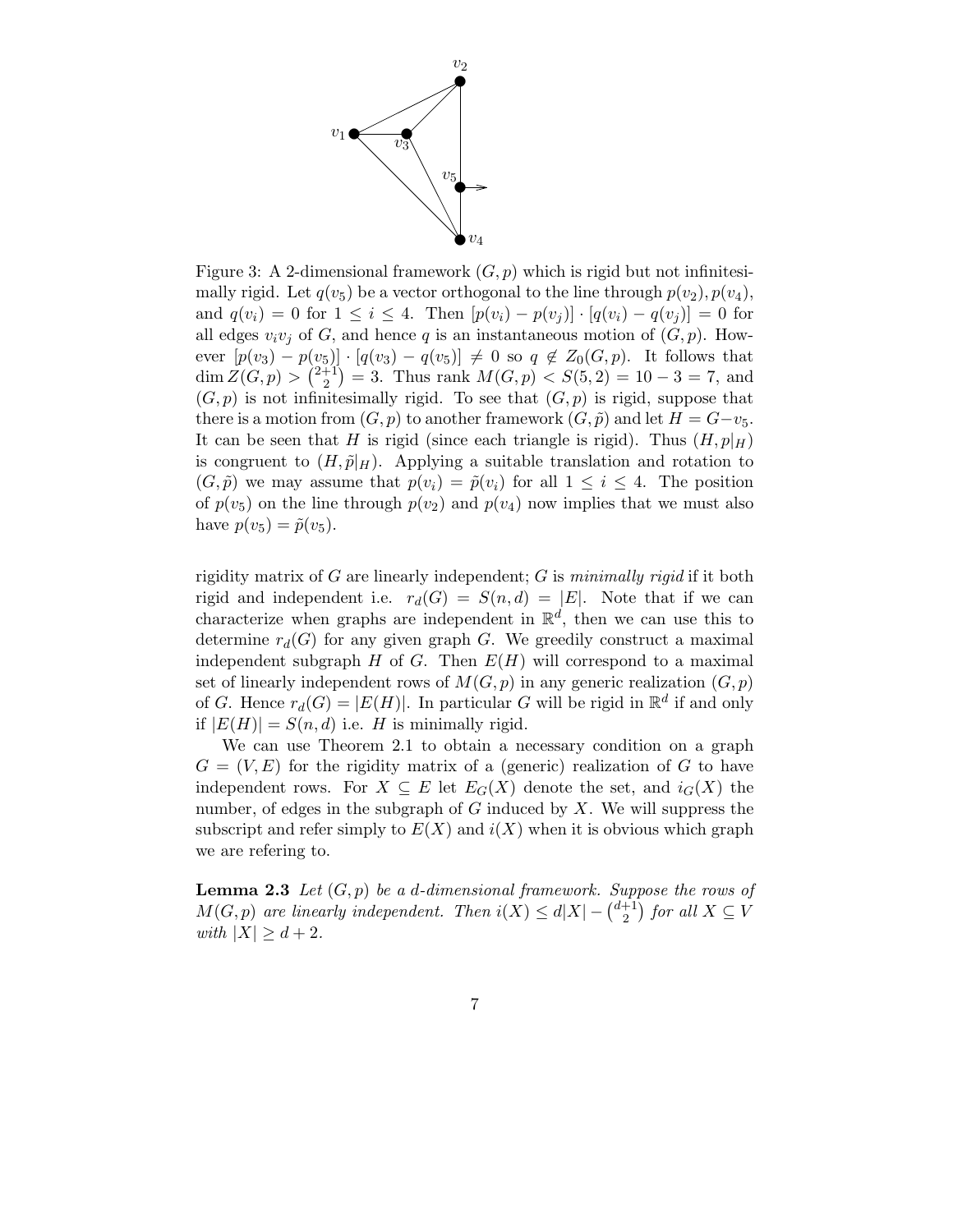

Figure 4: A 3-dimensional example. The above graph  $G = (V, E)$  satisfies the condition that  $i(X) \leq 3|X| - 6$  for all  $X \subseteq V$  with  $|X| \geq 4$ . Let  $M(G, p)$ be the rigidity matrix of a 3-dimensional generic framework  $(G, p)$ . If the rows of  $M(G, p)$  were independent, then we would have rank  $M(G, p)$  $|E| = 3|V| - 6$ . Thus G would be rigid by Theorem 2.1. Clearly this is not the case since we may rotate the right hand copy of  $K_5 - e$  about the line through  $p(u)$ ,  $p(v)$ , while keeping the left hand copy fixed.

**Proof:** Suppose  $i(X) > d|X| - \binom{d+1}{2}$  $\binom{+1}{2}$  for some  $X \subseteq V$  with  $|X| \geq d+1$ . Let  $H$  be the subgraph of  $G$  induced by  $X$  and  $M_X$  be the submatrix of M indexed by  $E(X)$  and X. Then  $M_X = M(H, p|_H)$ . By Theorem 2.1, rank  $M_X \leq d|X| - \binom{d+1}{2}$ <sup>+1</sup>). Since  $M_X$  has  $i(X) > d|X| - {d+1 \choose 2}$  $\binom{+1}{2}$  rows, the rows of  $M_X$  are linearly dependent. Since all non-zero entries in the rows of  $M(G, p)$  indexed by  $E(X)$  occur in the columns indexed by X, the rows of  $M(G, p)$  indexed by  $E(X)$  are linearly dependent.

Note that Theorem 2.3 actually implies that  $i(X) \leq S(|X|, d)$  for all  $X \subseteq V$ with  $|X| \ge 2$ . This condition holds trivially, however, when  $|X| \le d+1$ .

We will see that the property that  $i(X) \leq d|X| - \binom{d+1}{2}$  $\binom{+1}{2}$  for all  $X \subseteq V$ with  $|X| \geq d+2$  is sufficient to imply the linear independence of the rows of  $M(G, p)$  for all 1-dimensional frameworks, and all 2-dimensional generic frameworks. It is not sufficient even for generic frameworks when  $d \geq 3$ . A 3-dimensional example is given in Figure 4.

# 3 1-dimensional frameworks

We will characterize when a 1-dimensional framework is rigid and when a 1-dimensional generic framework is globally rigid.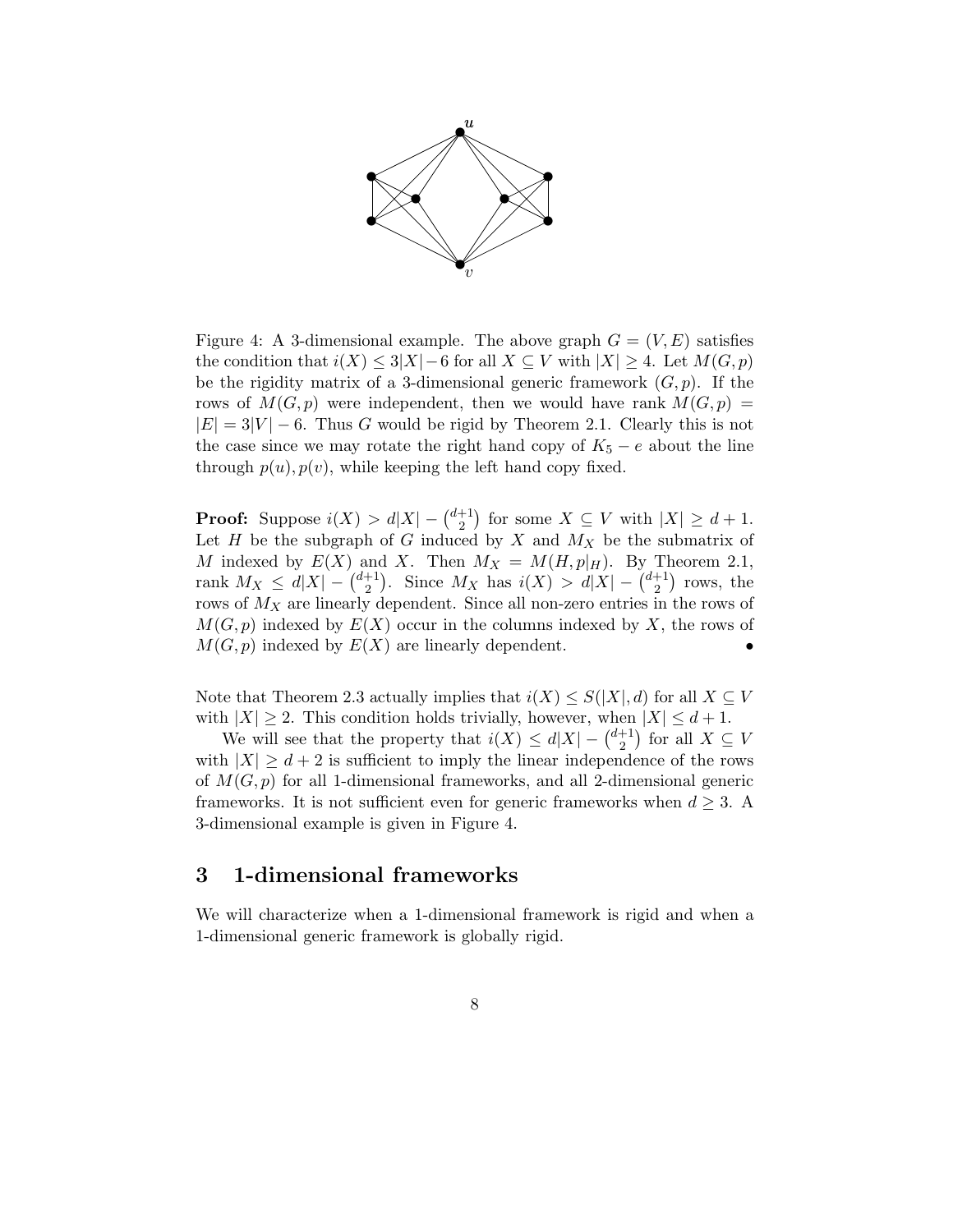## 3.1 Rigidity

We use the following operation. Let G and H be graphs. If  $H = G - v$ for some vertex  $v$  of degree one in  $G$ , we say that  $G$  is a (1-dimensional) 0-extension of H.

**Lemma 3.1** Let  $(G, p)$  and  $(H, p)$  be two 1-dimensional frameworks. Suppose G is a 0-extension of H and that  $p_H$  is the restriction of p to  $V(H)$ . Then the rows of  $M(G, p)$  are linearly independent if and only if the rows of  $M(H, p)$  are linearly independent.

**Proof:** Let  $e = vw$  be the edge of G incident to v. We may assume that e indexes the first row, and v the first column, of  $M(G, p)$ . The lemma now follows since  $p(u) - p(v) \neq 0$  and

$$
M(G,p) = \left(\begin{array}{cc}p(u) - p(v) & * \\0 & M(H,p|_H)\end{array}\right)
$$

•

**Theorem 3.2** Let  $(G, p)$  be a 1-dimensional framework. Then: (a) the rows of  $M(G, p)$  are linearly independent if and only if G is a forest; (b)  $(G, p)$  is infinitesimally rigid if and only if G is connected;  $(c)$   $(G, p)$  is rigid if and only if G is connected.

**Proof:** (a) Suppose G is a forest. Then we can show that the rows of  $M(G, p)$  are independent by induction on  $|E(G)|$  using Lemma 3.1. On the other hand, if G contains a cycle C then  $|E(C)| > |V(C)| - 1$  and hence the rows of  $M(G, p)$  are linearly dependent by Lemma 2.3.

(b) Let  $F \subseteq E(G)$  correspond to a maximal set of linearly independent rows of  $M(G, p)$  and H be the spanning subgraph of G with edge set F. By (a), H is a spanning forest of G. Thus  $(G, p)$  is infinitesimally rigid if and only if rank  $M(G, p) = |E(H)| = S(n, 1) = n - 1$  i.e. H is a spanning tree of G. (c) If G is connected then  $(G, p)$  is infinitesimally rigid by (b) and hence is rigid by Theorem 2.1. On the other hand, if  $G$  is disconnected then it is easy to define a motion of  $(G, p)$  which changes the distance between two vertices belonging to different components of  $G$  (we just translate one component along the real line and keep the other components fixed). •

Note that a graph  $G = (V, E)$  is a forest if and only if  $i(X) \leq |X| - 1$ for all  $X \subseteq V$  with  $|X| \geq 3$ . Thus the necessary condition for the linear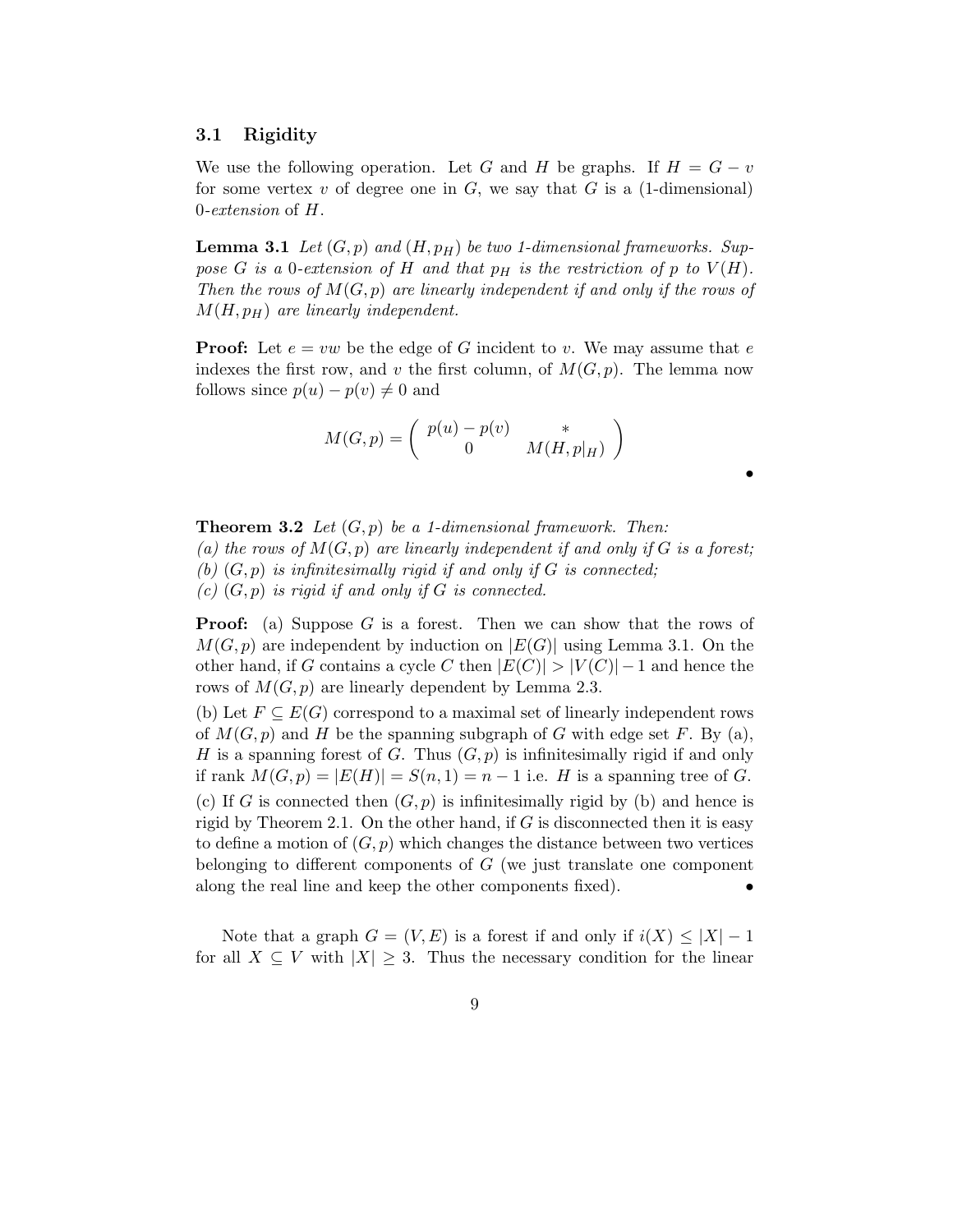independence of the rows of a rigidty matrix given in Lemma 2.3 is also sufficient when  $d = 1$ .

**Exercise** Give a direct proof that  $(G, p)$  is rigid if G is connected, using the definition of rigidity given at the beginning of Section 2.

Taking the special case of Theorem 3.2 when  $(G, p)$  is generic, we immediately obtain

#### **Corollary 3.3** Let  $G$  be a graph. Then:

(a) G is independent in  $\mathbb R$  if and only if G is a forest; (b) G is minimally rigid in  $\mathbb R$  if and only if G is a tree; (c) G is rigid in  $\mathbb R$  if and only if G is connected.

# 3.2 Global rigidity

We shall show that a 1-dimensional generic framework  $(G, p)$  is globally rigid if and only if either  $G$  is a complete graph on at most two vertices or  $G$  is 2-connected.  $\frac{1}{1}$  It is easy to see that 2-connectivity is a necessary condition for the global rigidity of any framework.

**Lemma 3.4** Suppose  $(G, p)$  is a globally rigid 1-dimensional framework. Then either  $G = K_2$  or G is 2-connected.

**Proof:** Since  $(G, p)$  is gobally rigid,  $(G, p)$  is rigid and hence G is connected. If G has two vertices then  $G = K_2$ . Hence we may assume that G has at least three vertices. Suppose  $G$  is not 2-connected. Then there exists a vertex  $v$ , and subgraphs  $G_1, G_2$  of G such that  $G = G_1 \cup G_2$ ,  $E(G_1) \cap E(G_2) = \emptyset$ , and  $V(G_1) \cap V(G_2) = \{v\}.$  Applying a suitable translation along the real line, we may suppose that  $p(v) = 0$ . Let  $(G, p_1)$  be the framework obtained by putting  $p_1(u) = p(u)$  for  $u \in V(G_1)$  and  $p_1(u) = -p(u)$  for  $u \in V(G_2)$ . (Thus  $(G, p_1)$  is obtained from  $(G, p)$  by reflecting  $G_2$  in the point  $p(v) = 0$ .) Then  $(G, p_1)$  is equivalent, but not congruent, to  $(G, p)$ . This contradicts the hypothesis that  $(G, p)$  is globally rigid.

It is not true that the 2-connectivity of  $G$  is a sufficient condition for the global rigidity of a non-generic framework  $(G, p)$ , see Figure 5. Indeed Saxe [21] has shown that it is NP-hard to determine whether an arbitrary framework is globally rigid. It follows that any proof of the above mentioned

 ${}^{1}$ A simpler proof of this result, and a characterization of graphs which can be realised as 1-dimensional frameworks which are not globally rigid, were obtained by participants of the Levico meeting. They are given as appendices to these notes.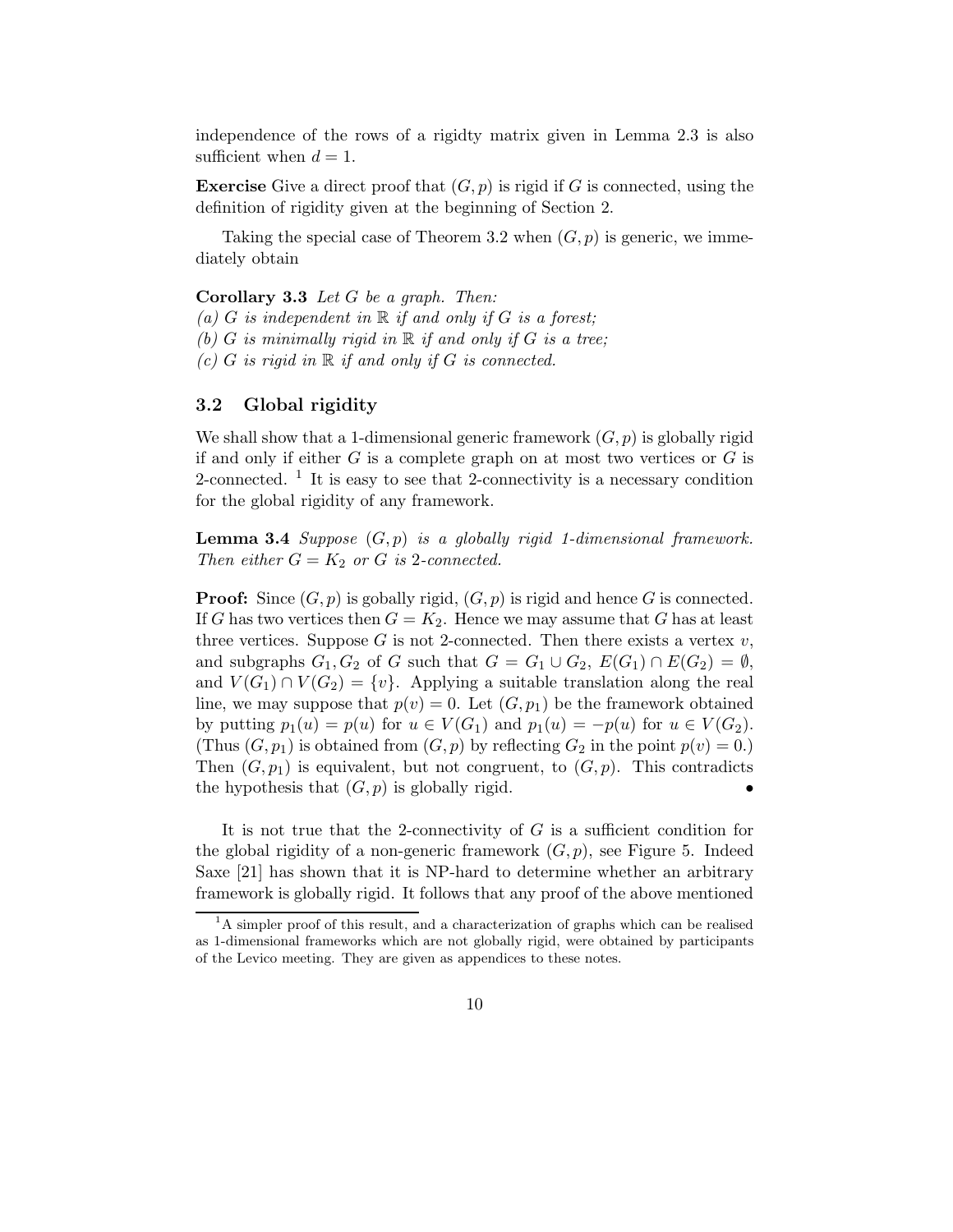

Figure 5: Two equivalent but non-congruent realizations of the 4-cycle  $C_4$ on the real line. The frameworks are not congruent since the distance from  $v_1$  to  $v_4$  is different in each framework. The frameworks  $(C_4, p_i)$  are not generic since  $[p_i(v_1) - p_i(v_2)]^2 = [p_i(v_3) - p_i(v_4)]^2$  for each  $i \in \{1, 2\}$ .

characterization of globally rigid generic frameworks must use the fact that the there are no algebraic dependencies between the numbers  $p(v)$ ,  $v \in$  $V(G).$ 

A 1-dimensional framework  $(G, p)$  is quasi-generic if  $p(v_0) = 0$  for some  $v_0 \in V$ , and the (multi)set  $\{p(v) : v \in V - v_0\}$  is algebraically independent over Q. Note that every 1-dimensional generic framework can be transformed into a quasi-generic framework by a suitable translation along the real line. This transformation will not change the global rigidity of the framework. We will need the following result for equivalent quasi-generic frameworks. An analogous result for 2-dimensional frameworks was proved, using 'elementary' algebraic number theory, in [17]. The 1-dimensional result can be proved similarly.

**Lemma 3.5** Let  $(G, p_1)$  be an infinitesimally rigid 1-dimensional quasigeneric framework with  $p_1(v_0) = 0$ . Suppose that  $(G, p_2)$  is a 1-dimensional framework which is equivalent to  $(G, p_1)$  and has  $p_2(v_0) = 0$ . Then  $(G, p_2)$ is quasi-generic. Furthermore, if  $\mathbb{K}_i$  is the algebraic closure of  $\mathbb{Q} \cup \{p(v)$ :  $v \in V$  for  $i = 1, 2$ , then  $\mathbb{K}_1 = \mathbb{K}_2$ .

We also need another graph operation. Let  $G$  and  $H$  be graphs. Suppose  $H = G - v + uw$  for some vertex v of degree two in G with non-adjacent neighbours  $u, w$ . Then we say that G is a (1-dimensional) 1-extension of H, see Figure 6. Our next result shows that 1-extensions preserve global rigidity. Its proof is similar to that of the analogous 2-dimensional result given in [17].

**Theorem 3.6** Let  $(G, p)$  and  $(H, p)$  be two 1-dimensional generic frameworks. Suppose that  $H$  has at least three vertices,  $G$  is a 1-extension of  $H$ ,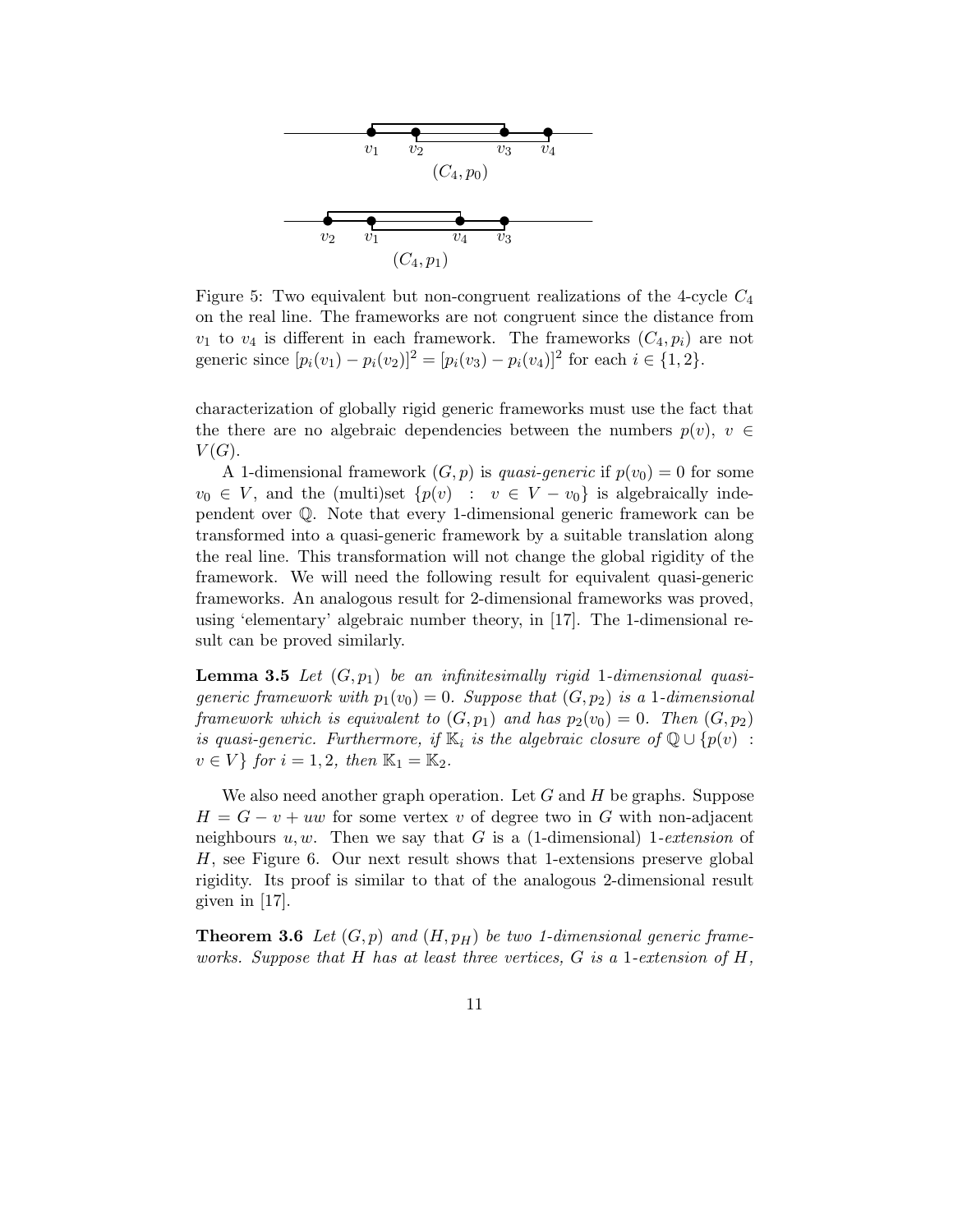

Figure 6: G is a 1-dimensional 1-extension of H.

 $p_H$  is the restriction of p to  $V(H)$ , and  $(H, p_H)$  is globally rigid. Then  $(G, p)$ is globally rigid.

**Proof:** Suppose  $H = G - v + uw$ . Let  $(G, \tilde{p})$  be an equivalent framework to  $(G, p)$ . We shall show that  $(G, \tilde{p})$  is congruent to  $(G, p)$ .

Claim 3.7  $\|p(u) - p(w)\| = \|\tilde{p}(u) - \tilde{p}(w)\|.$ 

**Proof:** By applying a suitable translation to  $(G, p)$  and  $(G, \tilde{p})$ , we may assume that  $(G, p)$  is quasi-generic and  $p(u) = 0 = \tilde{p}(u)$ . Since  $(G, p)$  and  $(G, \tilde{p})$  are equivalent, we have

$$
p(v)^{2} = ||p(v) - p(u)||^{2} = ||\tilde{p}(v) - \tilde{p}(u)||^{2} = \tilde{p}(v)^{2}
$$
 (3)

and

$$
[p(v) - p(w)]^2 = ||p(v) - p(w)||^2 = ||\tilde{p}(v) - \tilde{p}(w)||^2 = [\tilde{p}(v) - \tilde{p}(w)]^2.
$$
 (4)

Now  $(3)$  and  $(4)$  give

$$
2\tilde{p}(v)\tilde{p}(w) = \tilde{p}(w)^{2} - p(w)^{2} + 2p(v)p(w).
$$

Since  $\tilde{p}(v)^2 = p(v)^2$  by (3), we may deduce that

$$
4p(v)^{2}\tilde{p}(w)^{2} = [\tilde{p}(w)^{2} - p(w)^{2} + 2p(v)p(w)]^{2}
$$

and hence

$$
[4p(v)p(w) + p(w)^{2} - \tilde{p}(w)^{2}][\tilde{p}(w)^{2} - p(w)^{2}] = 0.
$$
 (5)

Since  $(H, p)$  is globally rigid, H is 2-connected by Lemma 3.4. Thus  $H - uw$  is connected and hence  $(H - uw, p)$  is infinitesimally rigid by Theorem 3.2. Furthermore  $(H - uw, p_H)$  is quasi-generic and  $(H - uw, \tilde{p}_H)$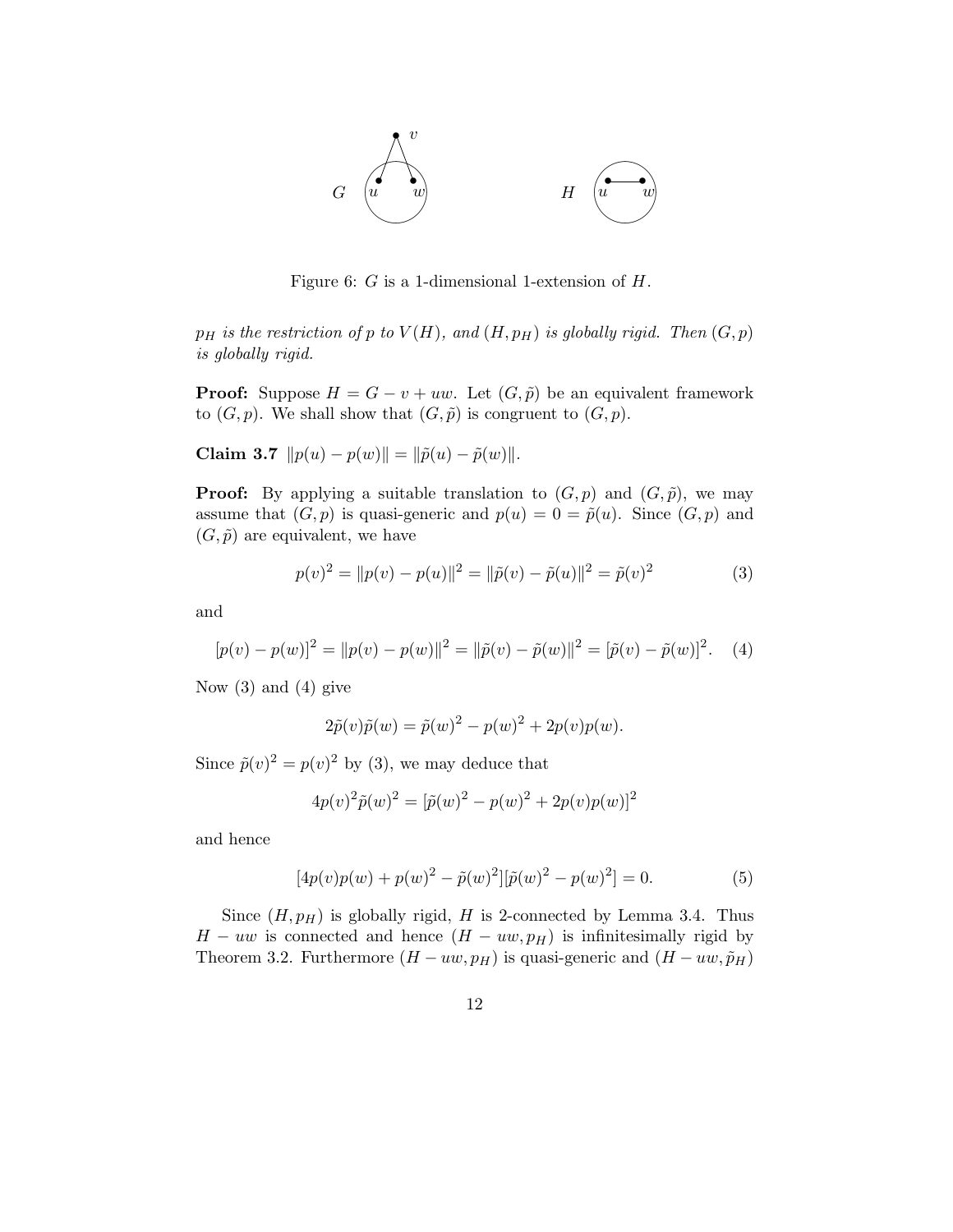is equivalent to  $(H - uw, p_H)$ , since  $(G, \tilde{p})$  is equivalent to  $(G, p)$ . Let K and K be the algebraic closures of  $\mathbb{Q} \cup \{p(x) : x \in V(H)\}\$ and  $\mathbb{Q} \cup \{\tilde{p}(x)$ :  $x \in V(H)$ , respectively. By Lemma 3.5, K = K. In particular  $\tilde{p}(w) \in \mathbb{K}$ . Since  $(G, p)$  is quasi-generic  $p(v) \notin \mathbb{K}$ . Since  $4p(v)p(w) + p(w)^2 - \tilde{p}(w)^2$  is a polynomial in  $p(v)$  with coefficients in K, we have  $4p(v)p(w) + p(w)^2$  $\tilde{p}(w)^2 \neq 0$ . Equation (5) and the fact that  $p(u) = 0 = \tilde{p}(u)$  now imply that

$$
||p(u) - p(w)||^2 = p(w)^2 = \tilde{p}(w)^2 = ||\tilde{p}(u) - \tilde{p}(w)||^2.
$$

•

We can now complete the proof of the theorem. Claim 3.7 and the fact that  $(H - uw, p_H)$  is equivalent to  $(H - uw, \tilde{p}_H)$ , imply that  $(H, p_H)$ is equivalent to  $(H, \tilde{p}_H)$ . Since  $(H, p_H)$  is globally rigid,  $(H, p_H)$  must be congruent to  $(H, \tilde{p}_H)$ . Thus there is a congruence of the real line, i.e. a translation or reflection, which maps  $(H, \tilde{p}_H)$  onto  $(H, p_H)$ . Since  $p(v)$  is uniquely determined by  $p(u)$ ,  $p(w)$ ,  $||p(v) - p(u)||$ , and  $||p(v) - p(u)||$ , and since  $||p(v) - p(u)|| = ||\tilde{p}(v) - \tilde{p}(u)||$  and  $||p(v) - p(u)|| = ||\tilde{p}(v) - \tilde{p}(u)||$ , this congruence must also map  $\tilde{p}(v)$  onto  $p(v)$ . Thus  $(G, \tilde{p})$  is congruent to  $(G, p).$ 

We can use Theorem 3.6 to deduce our characterization of globally rigid generic frameworks.

**Theorem 3.8** Let  $(G, p)$  be a 1-dimensional generic framework. Then  $(G, p)$ is globally rigid if and only if either  $G = K_2$  or G is 2-connected.

**Proof:** Necessity follows from Lemma 3.4. To prove sufficiency it will suffice to show that, if  $G = (V, E)$  is 2-connected, then  $(G, p)$  is globally rigid. We use induction on |E|. If  $|E| = 3$  then  $G = K_3$  and  $(G, p)$  is globally rigid. Thus we may suppose that  $|E| \geq 4$ , and hence  $|V| \geq 4$ . If  $G - e$  is 2-connected for some  $e \in E$ , then  $(G - e, p)$  is globally rigid by induction, and hence  $(G, p)$  is also globally rigid. Thus we may suppose that  $G - e$  is not 2-connected for all  $e \in E$  i.e. G is minimally 2-connected. It is straightforward to show that this implies the existence of a vertex  $v$  of degree two in G. Let  $u, w$  be the neighbours of v in G. The minimal 2-connectivity of G and the fact that  $G \neq K_3$ , imply that  $uw \notin E(G)$  and  $H = G - v + uw$  is 2-connected. By induction  $(H, p_H)$  is globally rigid. Hence  $(G, p)$  is globally rigid by Theorem 3.6. •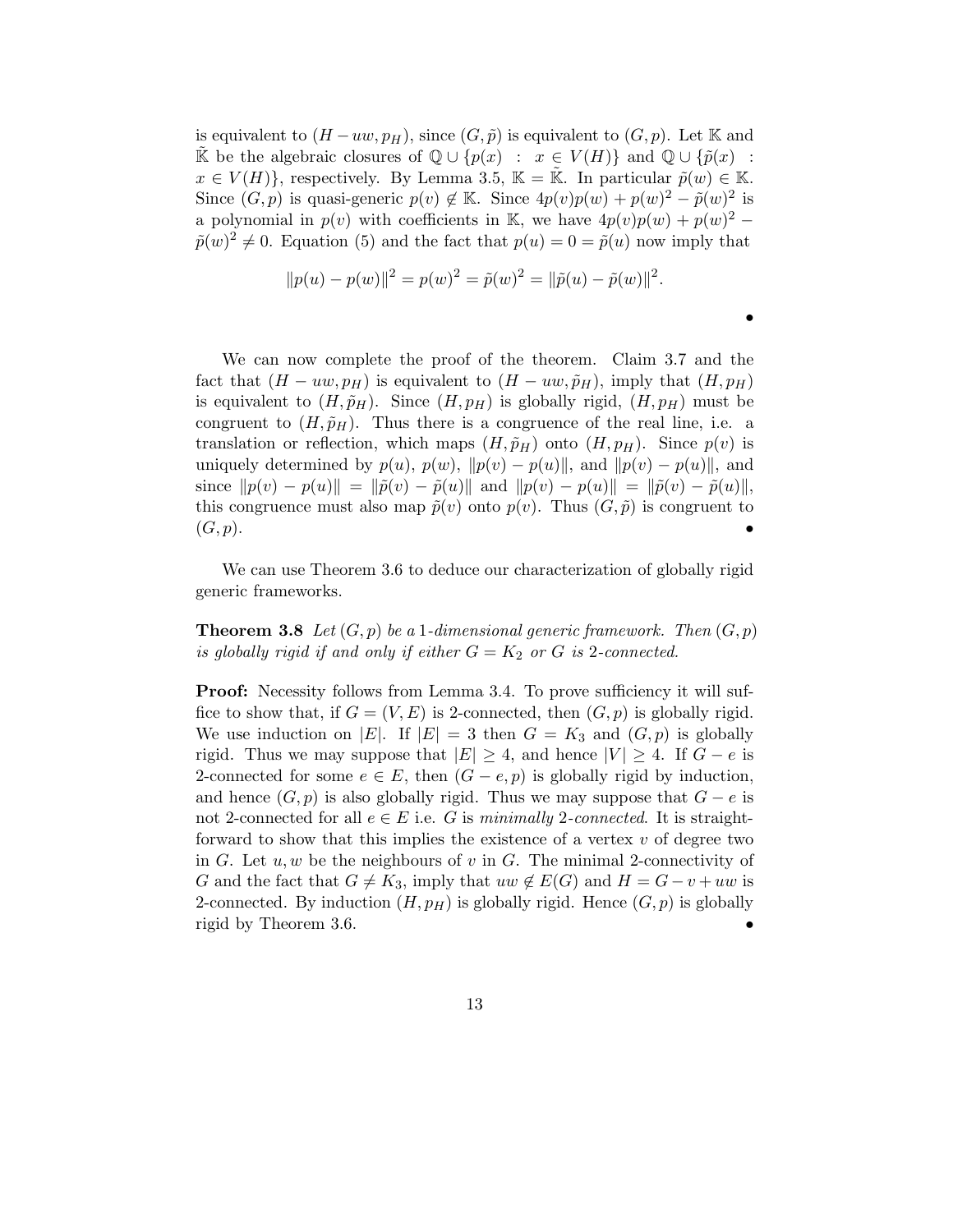**Exercise** Show that every minimally 2-connected graph  $G$  contains a vertex of degree two. Show further that, if  $G \neq K_3$ , v is a vertex of G of degree two and and u, w are the neighbours of v, then  $uw \notin E(G)$  and  $G - v + uw$ is 2-connected.

Theorem 3.8 implies that global rigidity of 1-dimensional frameworks is a generic property, i.e. the global rigidity of a 1-dimensional framework generic  $(G, p)$  is the same for all generic realizations of G, since it depends only on the structure of the graph  $G$ . We shall see in the Section 5 that global rigidity of 2-dimensional frameworks is also a generic property. Gortler, Healy and Thurston  $[10]$  have recently shown that global rigidity of d-dimensional frameworks is a generic property for all d by solving a conjecture of Connelly. The fact that the rigidity of d-dimensional frameworks is a generic property for all d follows from Theorem 2.2 and that fact that rank  $M(G, p)$ is the same for all generic d-dimensional frameworks  $(G, p)$ .

# 4 Rigidity of generic 2-dimensional frameworks

We characterize when a graph is independent, or rigid, in  $\mathbb{R}^2$ .

# 4.1 Independence

We will prove a theorem of Laman [18] that a graph  $G = (V, E)$  is independent in  $\mathbb{R}^2$  if and only if  $i(X) \leq 2|X| - 3$  for all  $X \subset V$  with  $|X| \geq 4$ . We will call graphs which satisfy the latter condition Laman graphs. Theorem 2.3 implies that all independent graphs are Laman. To prove the reverse implication we need 2-dimensional versions of the graph operations used in Section 3. Let G and H be graphs. If  $H = G - v$  for some vertex v of degree at most two, we say that  $G$  is a (2-dimensional) 0-extension of  $H$ . If  $H = G - v + uw$  for some vertex v of degree three and non-adjacent neighbours u, w of v, then we say that G is a  $(2\t{-dimensional})$  1-extension of H, see Figure 7. These operations were first used for studying the rigidity of frameworks by Henneberg [14].

**Lemma 4.1** Let  $(G, p)$  and  $(H, p)$  be two 2-dimensional frameworks. Suppose G is a 0-extension of H,  $p|_H$  is the restriction of p to  $V(H)$ , and the rows of  $M(H, p|_H)$  are linearly independent. Suppose further that if  $H =$  $G - v$ ,  $d(v) = 2$  and u, w are the neighbours of v in G, then  $p(v)$ ,  $p(u)$ ,  $p(w)$ are not collinear. Then the rows of  $M(G, p)$  are linearly independent.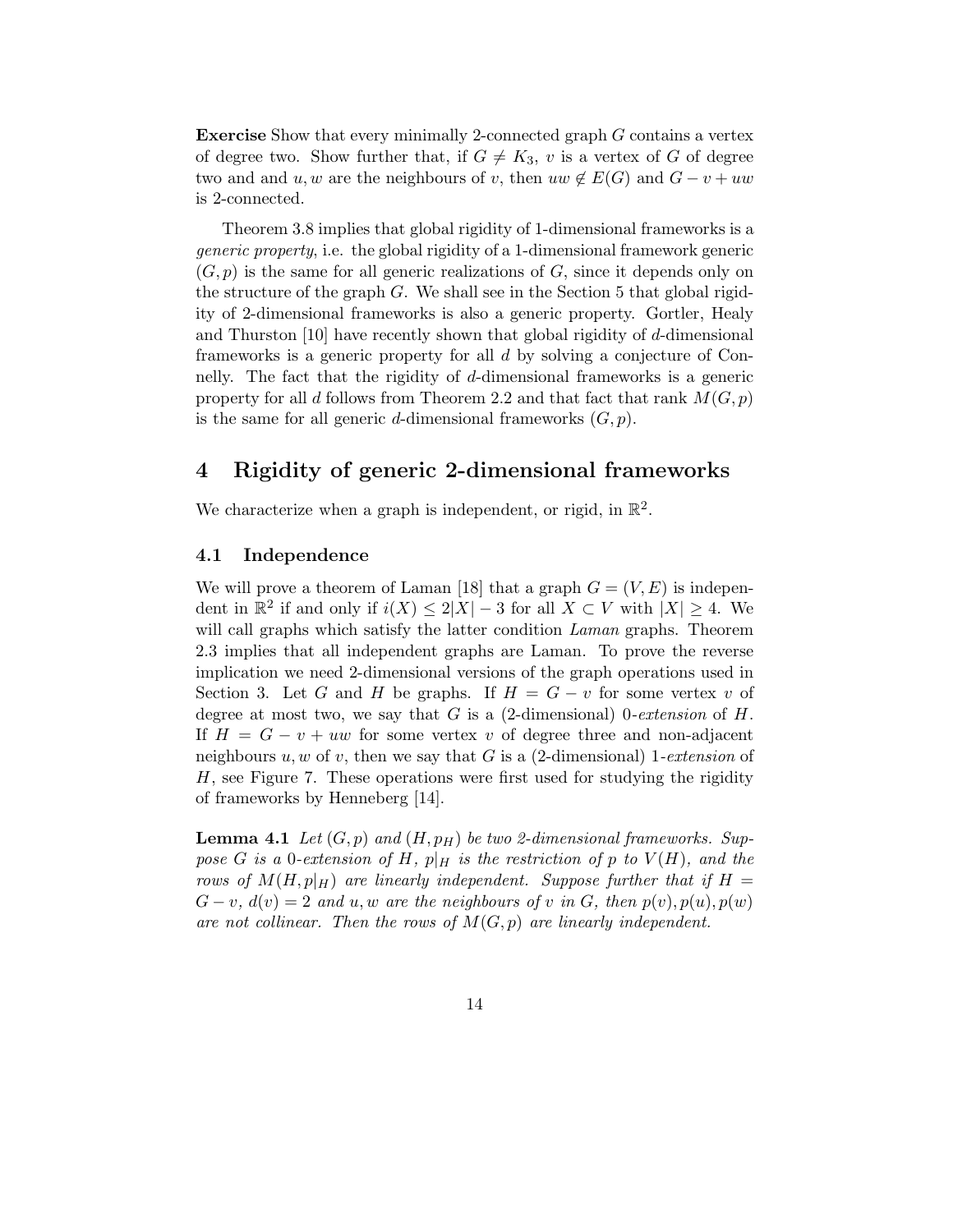

Figure 7: G is a 2-dimensional 1-extension of H.

**Proof:** The lemma can be proved in a similar way to Lemma 3.1.

**Lemma 4.2** Let  $(G, p)$  and  $(H, p)$  be two generic 2-dimensional frameworks. Suppose G is a 1-extension of H and that  $p|_H$  is the restriction of p to  $V(H)$ . Let  $H = G - v + uw$  where u, w are non-adjacent neighbours of v in G. If the rows of  $M(H, p|_H)$  are linearly independent, then the rows of  $M(G, p)$  are linearly independent.

**Proof:** We first construct a non-generic realization  $(G + uw, \tilde{p})$  of  $G + uw$ , by putting  $\tilde{p}(z) = p(z)$  for all vertices  $z \neq v$ , and choosing  $\tilde{p}(v)$  to be a point on the line through  $p(u), p(v)$  which is distinct from  $p(u)$  and  $p(v)$ . Let x be the neighbour of v in G distinct from  $u, w$ . Since  $(G, p)$  is generic,  $\tilde{p}(x)$  does not lie on the line through  $\tilde{p}(u)$ ,  $\tilde{p}(v)$ . Hence Lemma 4.1 implies that the rows of  $M(G+uw-vw,\tilde{p})$  are linearly independent. On the other hand, the fact that  $\tilde{p}(v)$ ,  $\tilde{p}(u)$  and  $\tilde{p}(w)$  are collinear implies that the rows of  $M(G+uw,\tilde{p})$  indexed by vu, vw, uw are a minimally dependent set of rows of  $M(G + uw, \tilde{p})$ . (We can consider the submatrix induced by these rows as the rigidity matrix of a 1-dimensional realization of  $K_3$ .) This implies that we may delete any one of these rows without reducing the rank of  $M(G + uw, \tilde{p})$ . Thus

$$
rank M(G, \tilde{p}) = rank M(G + uw - vw, \tilde{p}) = |E(G)|.
$$

Hence the rows of  $M(G, \tilde{p})$  are linearly independent.

We can complete the proof by noting that, since  $(G, p)$  is generic, we have rank  $M(G, p) \geq \text{rank } M(G, \tilde{p})$ . Hence the rows of  $M(G, p)$  are linearly independent. •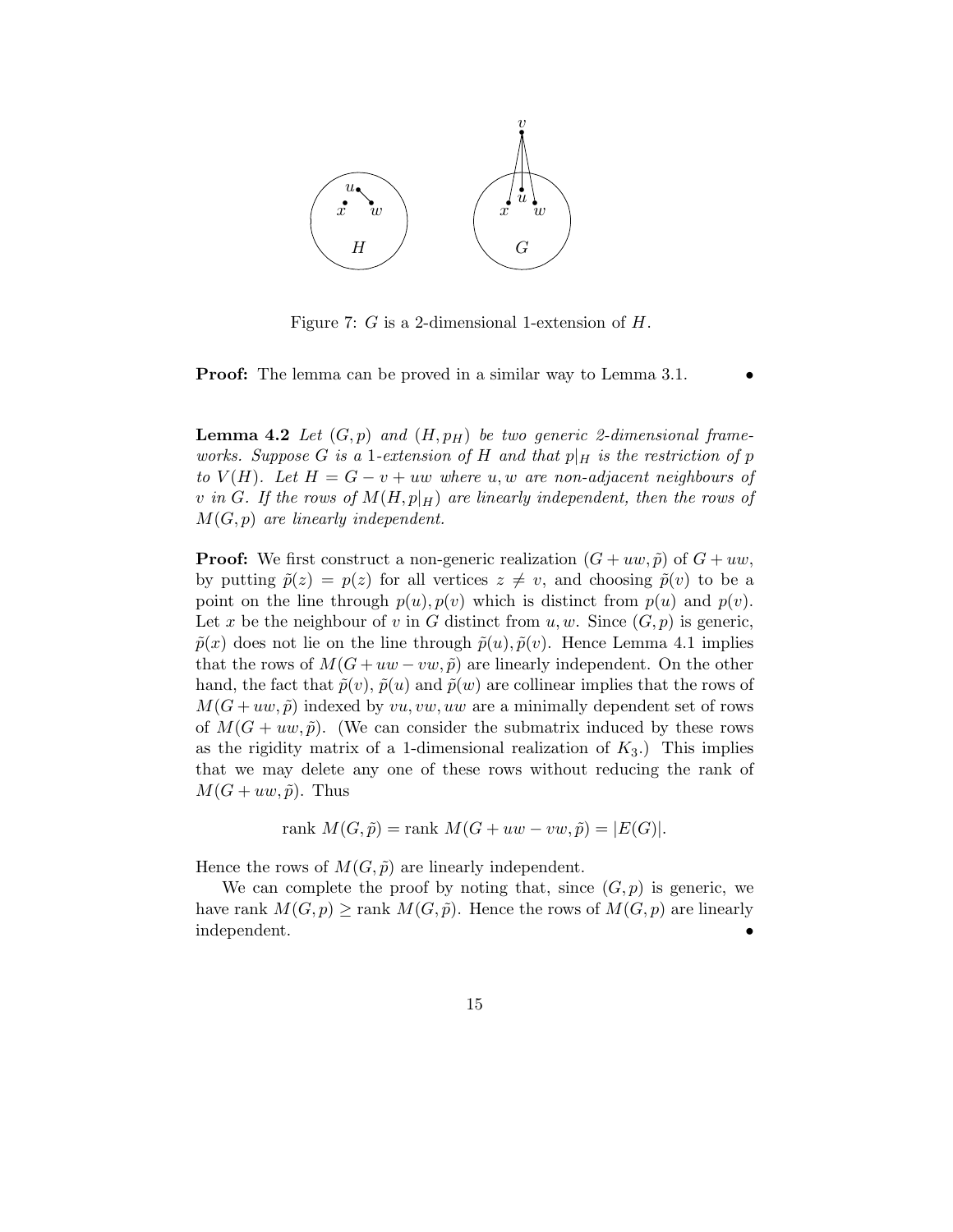Exercise Extend the statement and proof of Lemmas 4.1 and 4.2 to ddimensions

We next show that every Laman graph on at least three vertices can be obtained from a smaller Laman graph by a 0-extension or a 1-extension. Once we have this, we can deduce that all Laman graphs are independent by using Lemmas 4.1, 4.2 and induction.

Let  $G = (V, E)$  be a graph. We shall need the following supermodular inequalities for the set function  $i(X)$ , which are easy to check by counting the contribution of an edge to each of their two sides.

**Lemma 4.3** Let G be a graph and  $X, Y \subseteq V(G)$ . Then

$$
i(X) + i(Y) \le i(X \cup Y) + i(X \cap Y).
$$

**Lemma 4.4** Let G be a graph and  $X, Y, Z \subseteq V(G)$ . Then

$$
i(X)+i(Y)+i(Z) \leq i(X \cup Y \cup Z)+i(X \cap Y)+i(X \cap Z)+i(Y \cap Z)-i(X \cap Y \cap Z).
$$

Given a Laman graph  $G = (V, E)$ , we say that a set  $X \subseteq V$  is *critical* if  $i(X) = 2|X| - 3$  holds.

**Lemma 4.5** Let  $G = (V, E)$  be Laman and let  $X, Y \subset V$  be critical sets in G with  $|X \cap Y| \geq 2$ . Then  $X \cap Y$  and  $X \cup Y$  are both critical.

Proof: Lemma 4.3 gives

$$
2|X| - 3 + 2|Y| - 3 = i(X) + i(Y)
$$
  
\n
$$
\leq i(X \cap Y) + i(X \cup Y)
$$
  
\n
$$
\leq 2|X \cap Y| - 3 + 2|X \cup Y| - 3
$$
  
\n
$$
= 2|X| - 3 + 2|Y| - 3
$$

Thus equality holds everywhere and  $X \cap Y$  and  $X \cup Y$  are also critical. •

**Lemma 4.6** Let  $G = (V, E)$  be a Laman graph. Let  $X, Y, Z \subset V$  be critical sets in G with  $|X \cap Y| = |X \cap Z| = |Y \cap Z| = 1$  and  $X \cap Y \cap Z = \emptyset$ . Then  $X \cup Y \cup Z$  is critical.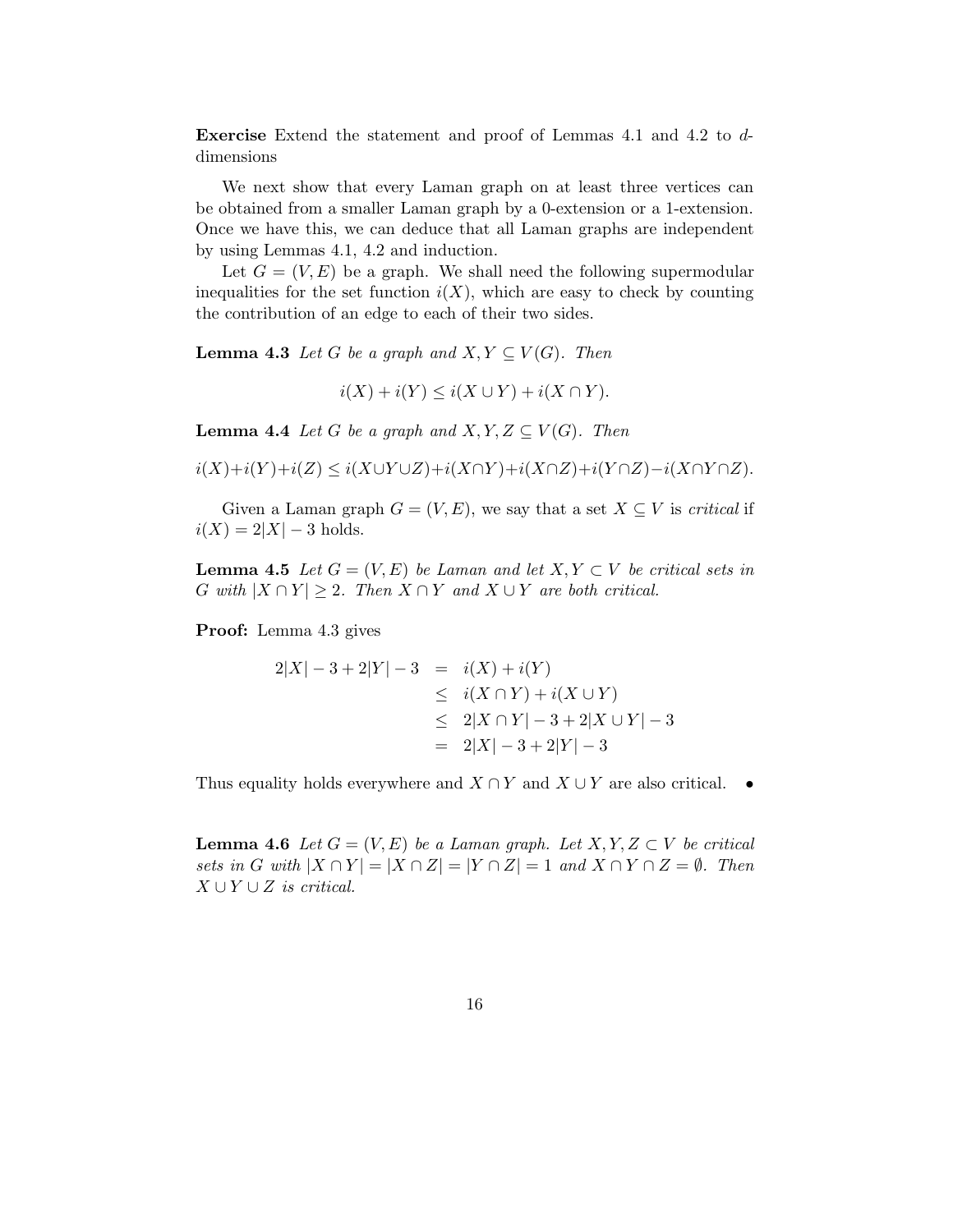Proof: Lemma 4.4 gives

$$
2|X| - 3 + 2|Y| - 3 + 2|Z| - 3 \leq i(X) + i(Y) + i(Z)
$$
  
\n
$$
\leq i(X \cup Y \cup Z)
$$
  
\n
$$
\leq 2(|X \cup Y \cup Z|) - 3
$$
  
\n
$$
= 2(|X| + |Y| + |Z| - 3) - 3
$$
  
\n
$$
= 2|X| - 3 + 2|Y| - 3 + 2|Z| - 3.
$$

Hence equality holds everywhere and  $X \cup Y \cup Z$  is critical.

**Lemma 4.7** Let  $G = (V, E)$  be a Laman graph with at least two vertices and  $v \in V$ .

(a) If  $d(v) \leq 2$  then  $G - v$  is Laman.

(b) If  $d(v) = 3$  then  $G - v + uw$  is Laman for some pair of non-adjacent neighbours u, w of v.

Proof: Part (a) follows easily from the definition of Laman graphs. To prove (b) we proceed by contradiction. Suppose (b) is false and let  $u, w, z$ be the neighbours of v in G. Since the (multi)graph  $G-v+uw$  is not Laman, there exists a critical set  $X \subset V$  with  $u, w \in X$  and  $v, z \notin X$ . Applying the same argument to  $uz$  and  $vz$ , we deduce that there exist maximal critical sets  $X_{uw}, X_{uz}, X_{wz} \subset V - v$  each containing precisely two neighbours  $({u, w}, {u, z}, {w, z},$  respectively) of v. By Lemma 4.5 and the maximality of these sets we must have  $|X_{uw} \cap X_{uz}| = |X_{uw} \cap X_{wz}| = |X_{uz} \cap X_{wz}| = 1$ . Thus, by Lemma 4.6 the set  $Y = X_{uw} \cup X_{uz} \cup X_{wz}$  is also critical. Since  $d(v, Y) \geq 3$ , this gives  $i_G(Y \cup \{v\}) > 2|Y \cup \{v\}| - 3$ , which contradicts the hypothesis that  $G$  is Laman.

We can now prove Laman's theorem.

**Theorem 4.8** [18] Let  $G = (V, E)$  be a graph. Then G is independent in 2-dimensions if and only if  $i(X) \leq 2|X| - 3$  for all  $X \subseteq V$  with  $|X| \geq 4$ .

**Proof:** Necessity follows from Lemma 2.3. To prove sufficiency we suppose that G is Laman and choose a generic realization  $M(G, p)$  of G. Since G is Laman,  $|E| \leq 2|V| - 3$ . Thus G has a vertex of degree at most three. By Lemma 4.7, G is either a 0-extension or a 1-extension of a smaller Laman graph H. By induction  $(H, p|_H)$  is independent. Hence  $(G, p)$  is independent by Lemmas 4.1 and 4.2.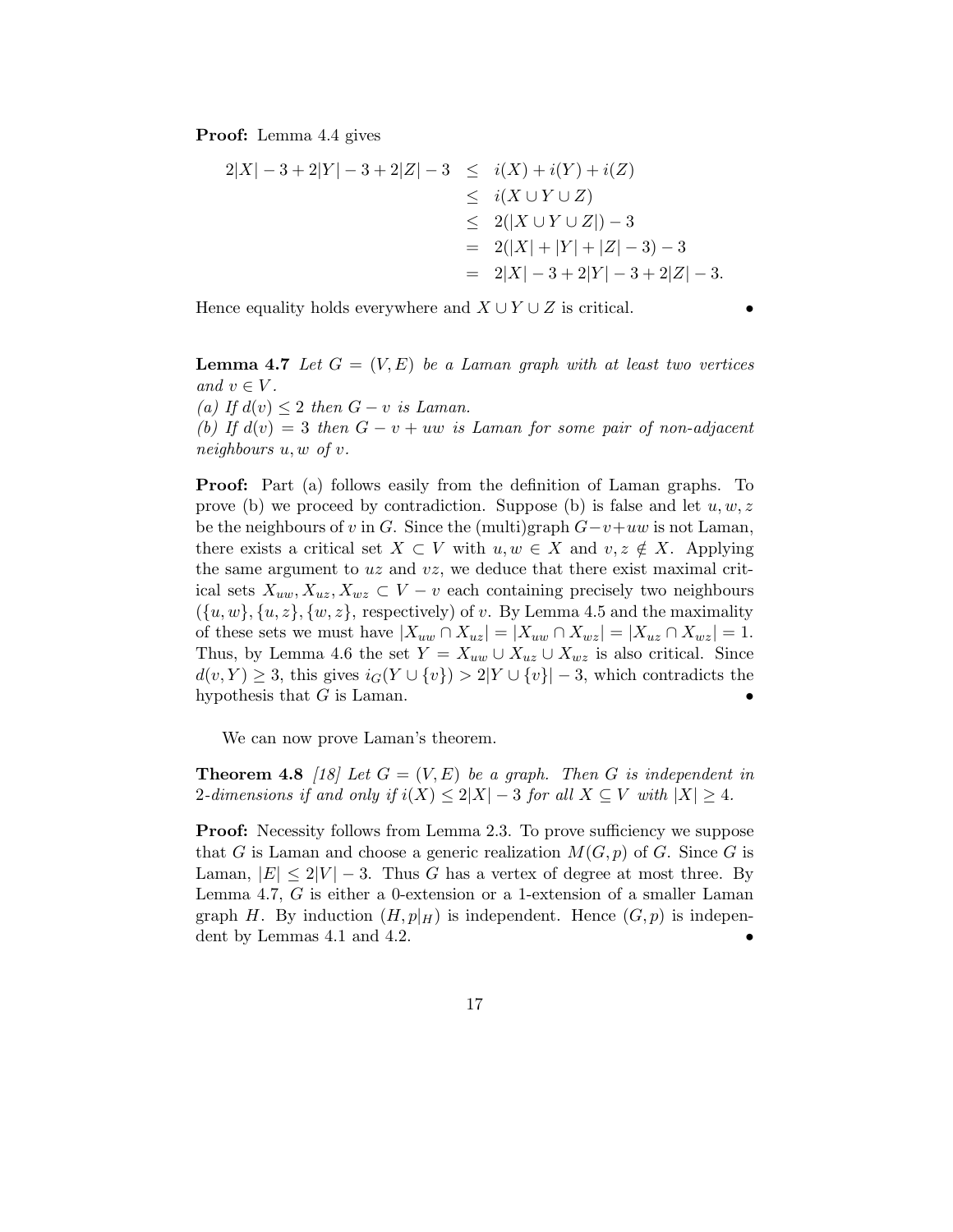This immediately gives the following characterization of graphs which are minimally rigid in  $\mathbb{R}^2$ .

**Corollary 4.9** [18] A graph  $G = (V, E)$  is minimally rigid in  $\mathbb{R}^2$  if and only if  $|E| = 2|V| - 3$  and  $i(X) \leq 2|X| - 3$  for all  $X \subseteq V$  with  $|X| > 4$ .

We may also use the results of this subsection to obtain the following recursive construction for minimally rigid graphs.

**Corollary 4.10** [14, 18] A graph  $G = (V, E)$  is minimally rigid in  $\mathbb{R}^2$  if and only if it can be constructed from  $K_2$  by a sequence of 0-extensions (which add a vertex of degree exactly two) and 1-extensions.

The sequence of extensions used in Corollary 4.10 is called a Henneberg sequence for G.

Corollaries 4.9 and 4.10 combine to give a good characterization of minimally rigid graphs: to convince someone that a graph  $G = (V, E)$  is minimally rigid we can show them a Henneberg sequence for  $G$ ; to convince someone G is not minimally rigid we show that  $|E| \neq 2|V| - 3$  or we show a subset  $X \subseteq V$  with  $|X| \geq 4$  and  $i(X) > 2|X| - 3$ .

# 4.2 Rigidity

We extend the characterization of minimally rigid graphs given in the previous subsection to a characterization of rigid graphs. This will follow from the following more general result of Lovász and Yemini [19], which determines the rank of the rigidity matrix of a generic 2-dimensional realization of a graph.

Given a graph  $G = (V, E)$ , a cover of G is a family X of subsets of V such that  $|X| \ge 2$  for all  $X \in \mathcal{X}$  and  $\bigcup_{X \in \mathcal{X}} E(X) = E$ . A cover  $\mathcal{X}$  is 1-thin if  $|X_i \cap X_j| \leq 1$  for all  $X_i, X_j \in \mathcal{X}$ .

**Theorem 4.11** [19] Let  $G = (V, E)$  be a graph. Then

$$
r_2(G) = \min_{\mathcal{X}} \{ \sum_{X \in \mathcal{X}} (2|X| - 3) \}
$$

where the minimum is taken over all 1-thin covers of G.

**Proof:** Let  $(G, p)$  be a generic realization of G in 2-dimensions and  $F \subseteq E$ be the edges corresponding to a maximum set of linearly independent rows of  $M(G, p)$ . Since the rows indexed by F are linearly independent, we have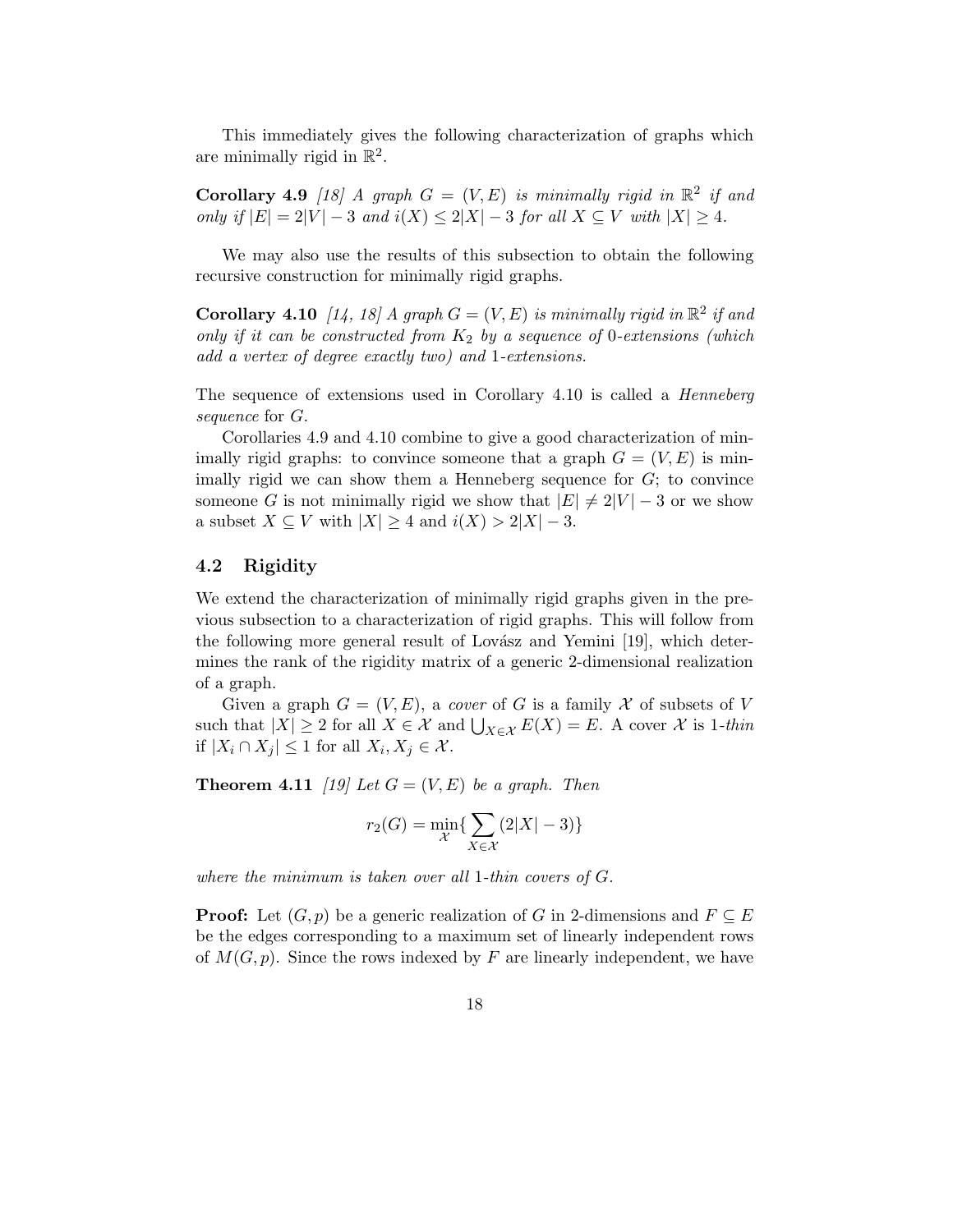$|F \cap E_G(X)| \leq 2|X|-3$  for all  $X \subset V$  with  $|X| \geq 2$  by Lemma 2.3. Thus  $r_2(G) = |F| \le \sum_{X \in \mathcal{X}} (2|X| - 3)$  for every 1-thin cover  $\mathcal X$  of  $G$ .

To see that equality can be attained, let  $H = (V, F)$ . Consider the maximal critical sets  $X_1, X_2, ..., X_t$  in H. By Lemma 4.5 we have  $|X_i \cap X_j| \leq$ 1 for all  $1 \leq i < j \leq t$ . Since every single edge of F induces a critical set, it follows that  $\{E_H(X_1), E_H(X_2), ..., E_H(X_t)\}\$ is a partition of F. Thus

$$
r_2(G) = |F| = \sum_{i=1}^t |E_H(X_i)| = \sum_{i=1}^t (2|X_i| - 3).
$$

To complete the proof we show that  $\{E_G(X_1), E_G(X_2), ..., E_G(X_t)\}\)$  is a partition of E. Choose  $uv \in E - F$ . Since F indexes a maximal linearly independent set of rows of  $M(G, p)$ ,  $H + uv$  is not independent. Since H is independent, Theorem 4.8 implies that there exists a set  $X \subseteq V$  such that  $u, v \in X$  and  $i_H(X) = 2|X|-3$ . Hence X is a critical set in H. This implies that  $X \subseteq X_i$ , and hence  $uv \in E_G(X_i)$  for some  $1 \leq i \leq t$ .

Lovász and Yemini [19] used Theorem 4.11 to show that every 6-connected graph is rigid in  $\mathbb{R}^2$ , and note that the same proof technique will give the following slightly stronger result.

**Theorem 4.12** [19] Let G be a 6-connected graph. Then  $G - \{e_1, e_2, e_3\}$  is rigid in  $\mathbb{R}^2$  for all edges  $e_1, e_2, e_3$  in G.

Lovász and Yemini also use Theorem 4.11 to construct a family of 5connected graphs which are not rigid in  $\mathbb{R}^2$ . They conjecture that every 12-connected graph is rigid in  $\mathbb{R}^3$ . To date no one has been able to show that there even exists a finite  $k$  such that all  $k$ -connected graphs are rigid in  $\mathbb{R}^3$ .

# 5 Global rigidity of 2-dimensional generic frameworks

We will characterize when a 2-dimensional generic framework  $(G, p)$  is globally rigid. The characterization will depend only on the structure of the graph G and hence will imply that global rigidity is a generic property in  $\mathbb{R}^2$ .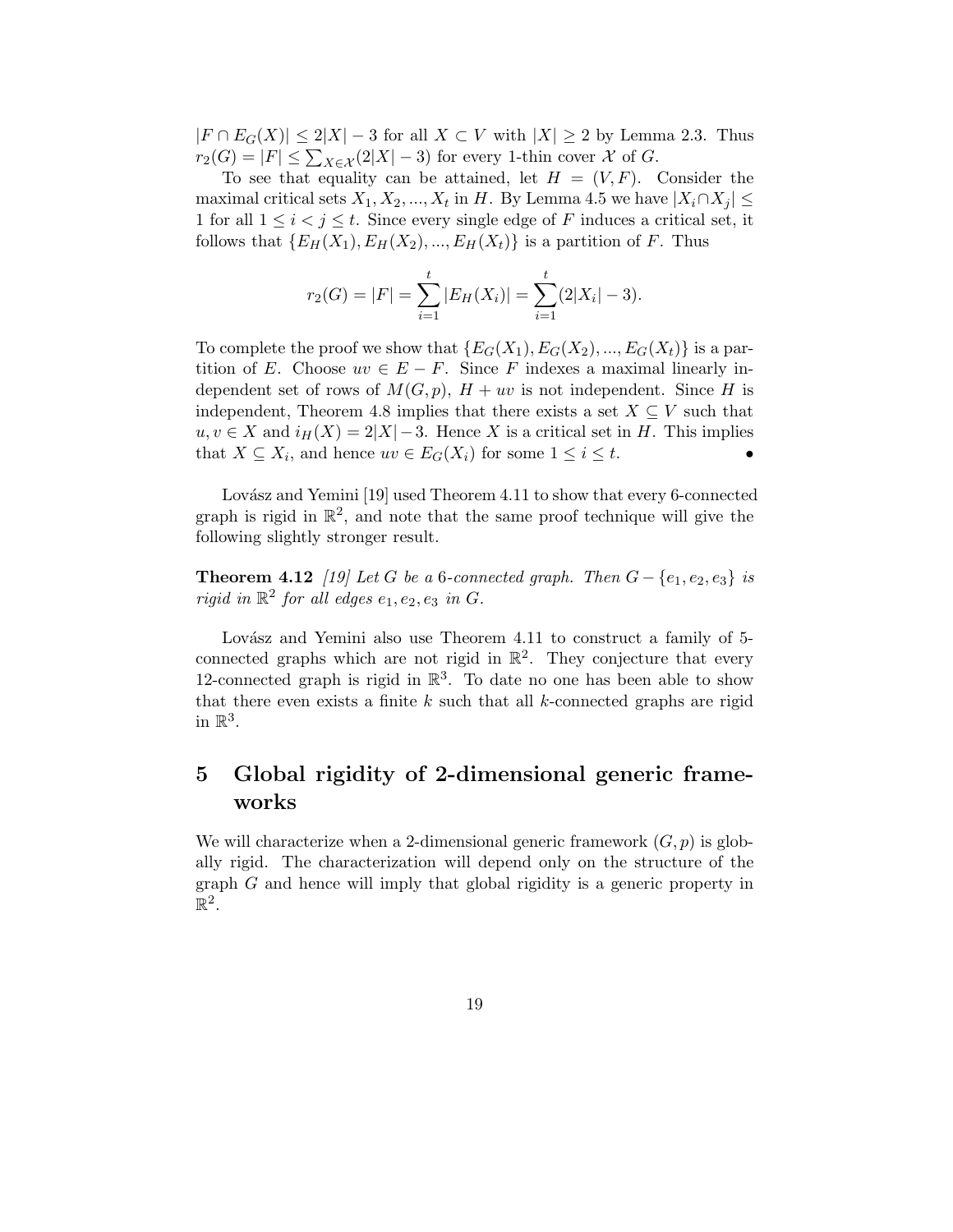## 5.1 Hendrickson's conditions

Hendrickson [13] obtained two necessary conditions for the global rigidity of a 2-dimensional generic framework. The first is a direct analogue of Lemma 3.4 and can be proved similarly.

**Lemma 5.1** Suppose  $(G, p)$  is a globally rigid 2-dimensional generic framework. Then either G is a complete graph on at most three vertices or G is 3-connected.

The second necessary condition uses a new concept. We say that a graph  $G = (V, E)$  is redundantly rigid if  $G - e$  is rigid for all  $e \in E$ .

**Theorem 5.2** [13] Suppose  $(G, p)$  is a globally rigid 2-dimensional generic framework. Then either G is a complete graph on at most three vertices or G is redundantly rigid.

The following is a sketch of a version of Hendrickson's proof which came out of discussions with Tibor Jord´an. It contains two unsubstantiated claims which can be proved in the same way as similar statements in [13]. My purpose is to give the reader some feeling for the techniques involved. We will need some additional terminology. Let  $G = (V, E)$ , where  $V =$  $\{v_1, v_2, \ldots, v_n\}, E = \{e_1, e_2, \ldots, e_m\}$  and  $e_1 = v_1v_2$ . By applying a suitable translation and rotation we may suppose that  $(G, p)$  is in *standard* position i.e.  $p(v_1) = (0,0)$  and  $p(v_2) = (0, p_4)$ . We consider  $(G, p)$  as a point  $(p_4, p_5, \ldots, p_{2n})$  in  $\mathbb{R}^{2n-3}$  where  $p(v_i) = (p_{2i-1}, p_{2i})$  for  $3 \le i \le n$ . The rigidity map of  $(G, p)$  is the map  $f_G : \mathbb{R}^{2n-3} \to \mathbb{R}^m$  given by  $f_G(p) =$  $(\|e_1\|, \|e_2\|, \ldots, \|e_m\|),$  where, for  $e_i = uv$ , we have  $\|e_i\| = \|p(u) - p(v)\|^2$ . We will use the fact that the Jacobian,  $df_G$ , of the rigidity map,  $f_G$ , is given by  $df_G = 2M(G, p)$ , where  $M(G, p)$  is the rigidity matrix of  $(G, p)$ .

## Sketch Proof of Theorem 5.2

Consider all frameworks  $(K_n, q)$  in  $\mathbb{R}^2$  with  $q(v_1) = (0, 0), q(v_2) = (0, q_4),$  $q(v_i) = (q_{2i-1}, q_{2i})$  for  $3 \le i \le n$ , and not all the points  $(q_{2i-1}, q_{2i}), 3 \le i \le n$ , on the y-axis. Associate each such q with the point  $p = (q_4, q_5, ..., q_{2n}) \in$  $\mathbb{R}^{2n-3}$ , and let T be the set of all such points. Then T is an open subset of  $\mathbb{R}^{2n-3}$  and hence T is a  $(2n-3)$ -dimensional manifold.

Let  $f = f_{K_n}$  be the rigidity map of  $K_n$ . Consider f as a map from T to  $\mathbb{R}^m$  (where  $m = |E(K_n)|$ ). Since  $(K_n, q)$  is infinitesimally rigid at each  $q \in T$ , rank  $df|_q = 2n - 3$  for all  $q \in T$ . Hence, by the inverse function theorem,  $X = f(T)$  is a  $(2n-3)$ -dimensional manifold.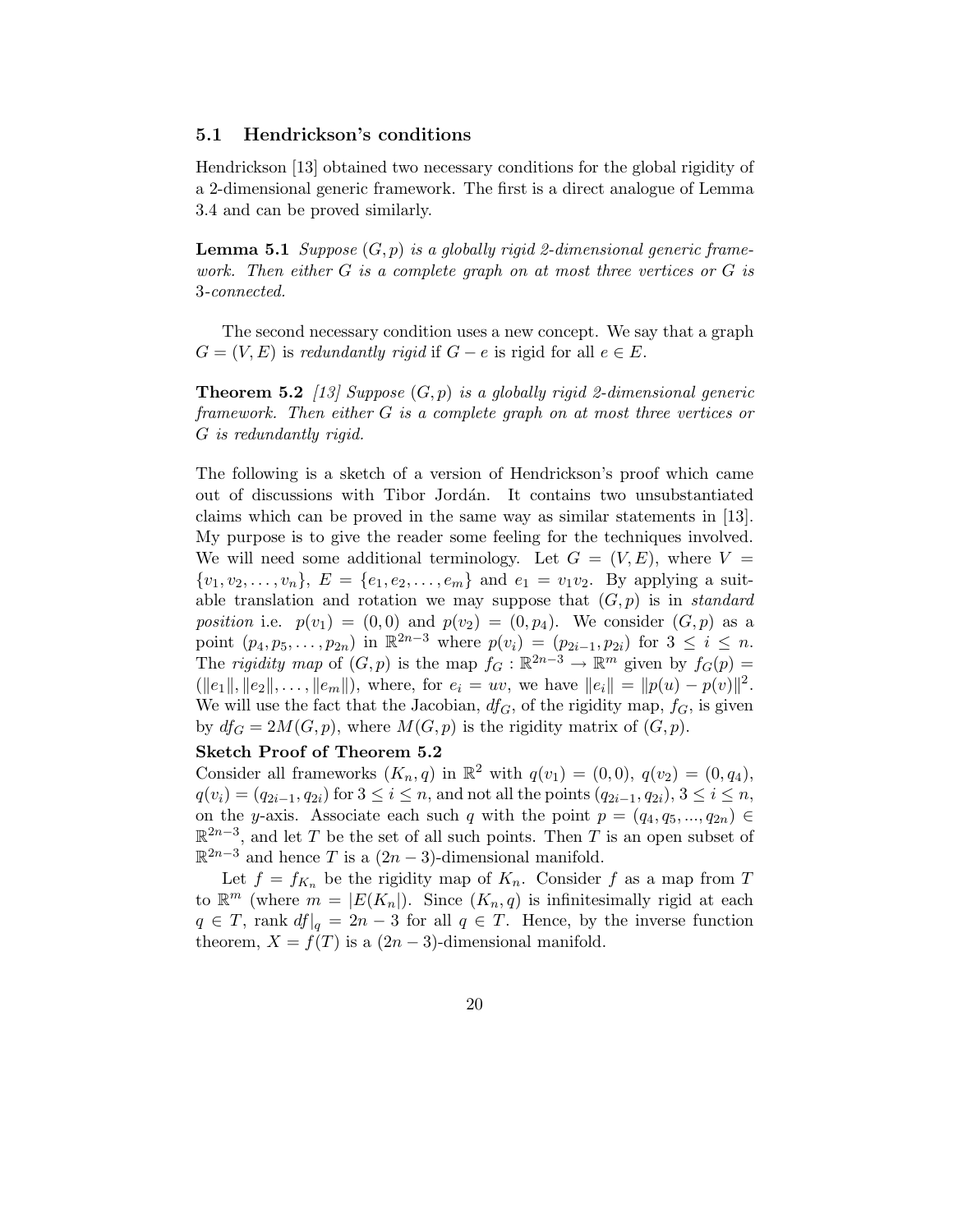Suppose that  $G-e$  is not rigid for some edge  $e = uv$  of G. Relabelling if nescessary we may assume that  $e \neq v_1v_2$ . Let H be an independent spanning subgraph of  $G - e$  with  $|E(H)| = 2n - 4$ . Consider all frameworks  $(H, q)$ with  $q \in T$  and let  $f_H$  be the rigidity map of H. We can consider  $f_H$  as a map from T to  $\mathbb{R}^{2n-4}$ . Since p is a generic point in T, rank  $df_H|_p = 2n - 4$ , so p is a regular point of  $f<sub>H</sub>$ . In fact:

# Claim 5.3  $f_H(p)$  is a regular value of  $f_H$ .

Now let  $\pi_H$  be the projection of X into  $\mathbb{R}^{2n-4}$  obtained by taking the coordinates of each point  $x \in X$  indexed by edges of H. Then  $\pi_H$  is smooth and  $f_H = \pi_H \circ f$ . Thus Claim 5.3 implies that  $f_H(p)$  is a regular value of  $\pi_H$ and rank  $d\pi_H|_{f(p)} = 2n - 4$ . By [20, page 11, Lemma 1],  $C = \pi_H^{-1}(f_H(p))$  is a 1-dimensional manifold.

#### Claim 5.4 C is compact.

Since  $C$  is a compact 1-dimensional manifold, each component of  $C$  is diffeomorphic to a circle. Let  $C_0$  be the component of C which contains  $x = f(p)$ . The function ||e|| changes continuously as we traverse C. Since  $H + e$  is rigid and p is generic, x cannot be a critical point of this function. Thus there exists another point y on C distinct from x such that  $||e||$  is the same at x and y. Choose  $q \in f^{-1}(y)$ . Then  $(H + e, q)$  is equivalent, but not congruent to  $(H+e,p)$ . The fact that  $M(H,p)$  and  $M(G-e)$  have the same null space implies that the distances  $\|p(u) - p(v)\|$  are preserved by every motion of  $(H, p)$ , for all  $uv \in E(G) - e$ . Since  $(H, q)$  can be obtained by a motion of  $(H, p)$ , and since we also have  $||q(u) - q(v)|| = ||p(u) - p(v)||$ , we may deduce that  $(G, q)$  is equivalent, but not congruent to,  $(G, p)$ .

Hendrickson [13] actually proved the d-dimensional generalizations of Lemma 5.1 and Theorem 5.2: if  $(G, p)$  is a globally rigid d-dimensional generic framework, then G is either a complete graph on at most  $d+1$  vertices, or G is  $(d+1)$ -connected and redundantly rigid in  $\mathbb{R}^d$ . He conjectured that these conditions were also sufficient to imply the global rigidity of a d-dimensional generic framework. Connelly [5] showed that this conjecture is false for  $d = 3$  by constructing a generic realization of the complete bipartite graph  $K_{5,5}$  which is not globally rigid. We shall see that Hendrickson's conjecture does hold when  $d = 2$  i.e. a 2-dimensional generic framework  $(G, p)$  is globally rigid if and only if G is a complete graph on at most three vertices or G is 3-connected and redundantly rigid in  $\mathbb{R}^2$ . The basic idea behind the proof is the same as that for global rigidity in R. The first step is to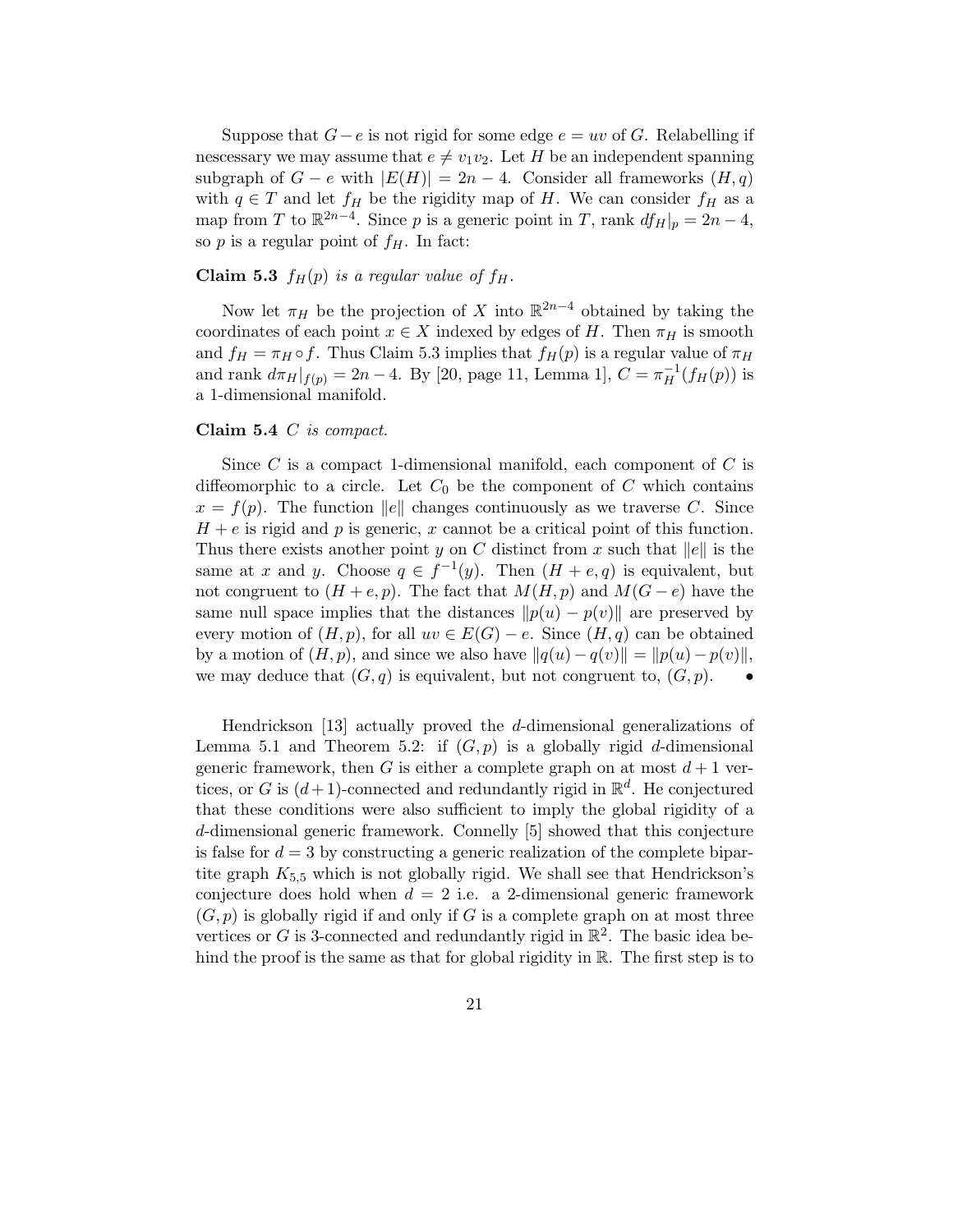show that global rigidity of generic frameworks is preserved by 1-extensions. The second step is to show that if  $G$  is a 3-connected graph on at least five vertices which is redundantly rigid in  $\mathbb{R}^2$ , then G can be obtained from a smaller 3-connected redundantly rigid graph by a 1-extension or an edge addition.

# 5.2 Extending globally rigid frameworks

We need the following result. Its proof is similar, but slightly more complicated than that of Theorem 3.6.

**Theorem 5.5** [17] Let  $(G, p)$  and  $(H, p)$  be two 2-dimensional generic frameworks. Suppose that H has at least four vertices, G is a 1-extension of H,  $p_H$  is the restriction of p to  $V(H)$ , and  $(H, p_H)$  is globally rigid. Then  $(G, p)$  is globally rigid.

A slightly weaker result than Theorem 5.5 was previously obtained by Connelly [6], who showed that a 2-dimensional generic framework  $(G, p)$  is globally rigid if G can be obtained from  $K_4$  by 1-extensions. His result can also be used to obtain the above mentioned characterization of the global rigidity of 2-dimensional generic frameworks, when combined with the results of the next subsection, see [6]. Connelly's proof is less elementary than our proof of Theorem 5.5. On the other hand, his proof extends to ddimensions and shows that a generic d-dimensional framework  $(G, p)$  is globally rigid if G can be obtained from  $K_{d+1}$  by (d-dimensional) 1-extensions. We do not know if our proof of Theorem 5.5 can be extended to d-dimensions.

## 5.3 Reducing 3-connected redundantly rigid graphs

The results described in this subsection correspond to the step in the characterization of the global rigidity of 1-dimensional generic frameworks which showed that every minimally 2-connected graph can be obtained from a smaller 2-connected graph by a (1-dimensional) 1-extension. They are a combination of results from Berg and Jordán [2] and Jackson and Jordán [15]. The proof is purely graph theoretic but is considerably more complicated than the analogous 1-dimensional proof. It requires several new concepts.

#### 5.3.1 M-circuits

Given a graph  $G = (V, E)$ , an M-circuit of G is a minimal subgraph H such that the rows of  $M(G, p)$  indexed by  $E(H)$  are linearly dependent in any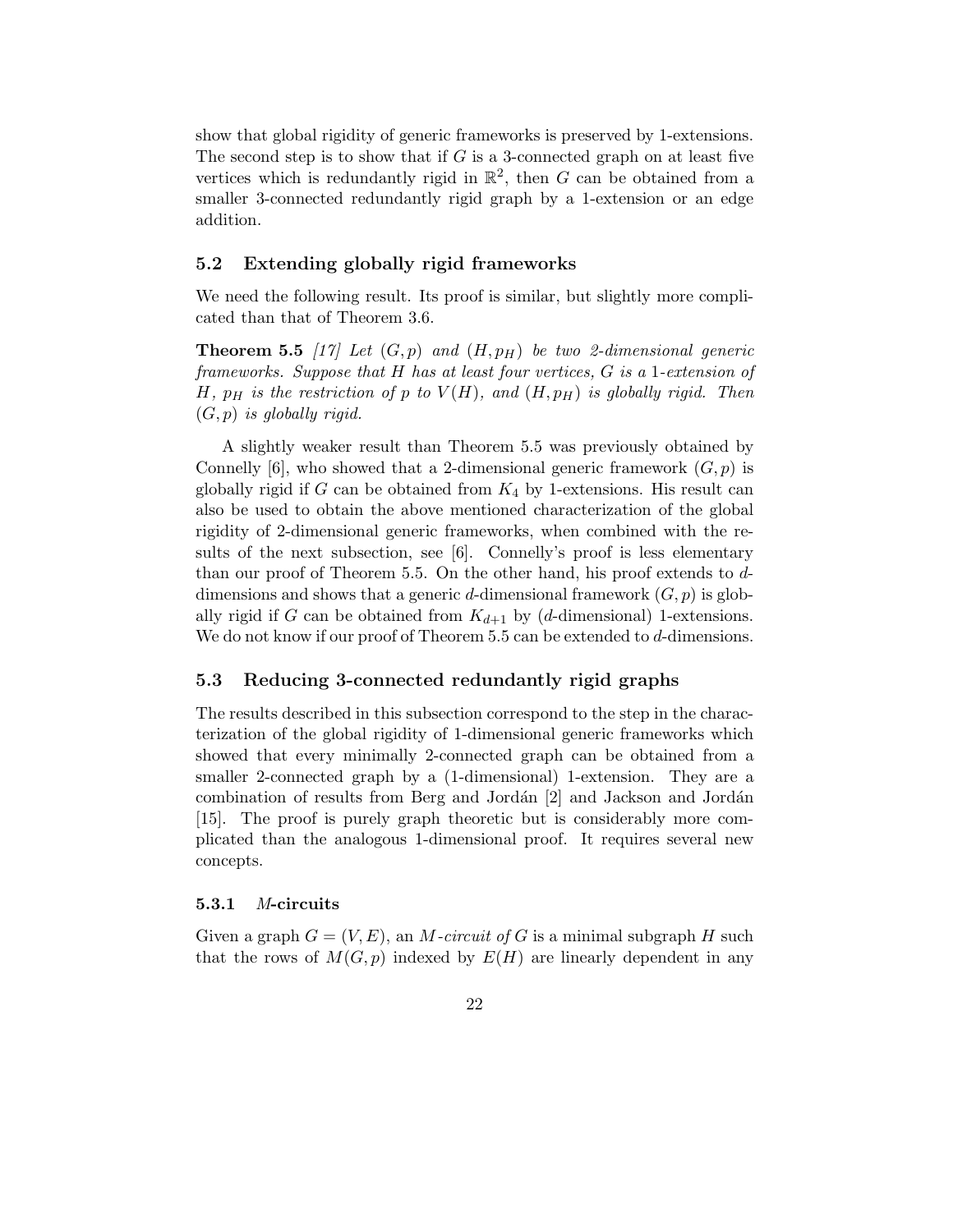

Figure 8: The M-circuit  $G_1$  is not a 1-extension of a smaller M-circuit. The 3-connected M-circuit  $G_2$  cannot be reduced to a smaller M-circuit by deleting  $v$  and adding an edge between two neighbours of  $v$ .

generic realization  $(G, p)$  of G. Note that

- $H$  is an M-circuit if and only if  $H$  is not independent but every proper subgraph of  $H$  is independent, and
- $G$  is redundantly rigid if and only if  $G$  is rigid and every edge of  $G$ belongs to an M-circuit.

The following characterization of M-circuits follows easily from Theorem 4.8.

**Lemma 5.6** Let  $G = (V, E)$  be a graph. Then G is an M-circuit if and only if  $|E| = 2|V| - 2$  and  $i(X) \le 2|X| - 3$  for all  $X \subseteq V$  with  $4 \le |X| < |V|$ .

It follows easily that  $K_4$  is an M-circuit and that every 1-extension of an M-circuit is an M-circuit. This allows us to construct an infinite family of M-circuits. It is not true that every M-circuit can be obtained from a smaller  $M$ -circuit by a 1-extension, see Figure 8. Berg and Jordán showed that the latter statement becomes true, however, if we restrict our attention to 3-connected M-circuits.

**Theorem 5.7** [15, Theorem 3.8] Let  $G = (V, E)$  be a 3-connected M-circuit and  $x, y, z \in V$  with  $xy \in E$ . Then there exists a vertex  $v \in V - \{x, y, z\}$  of degree three in G with non-adjacent neighbours u, w, such that  $G - v + uw$ is an M-circuit.

Figure 8 also gives an example of a 3-connected M-circuit with a vertex v of degree three such that  $G - v + uw$  is not an M-circuit for all pairs of neighbours  $u$  and  $w$  of  $v$ . Thus the conclusion of Theorem 5.7 is not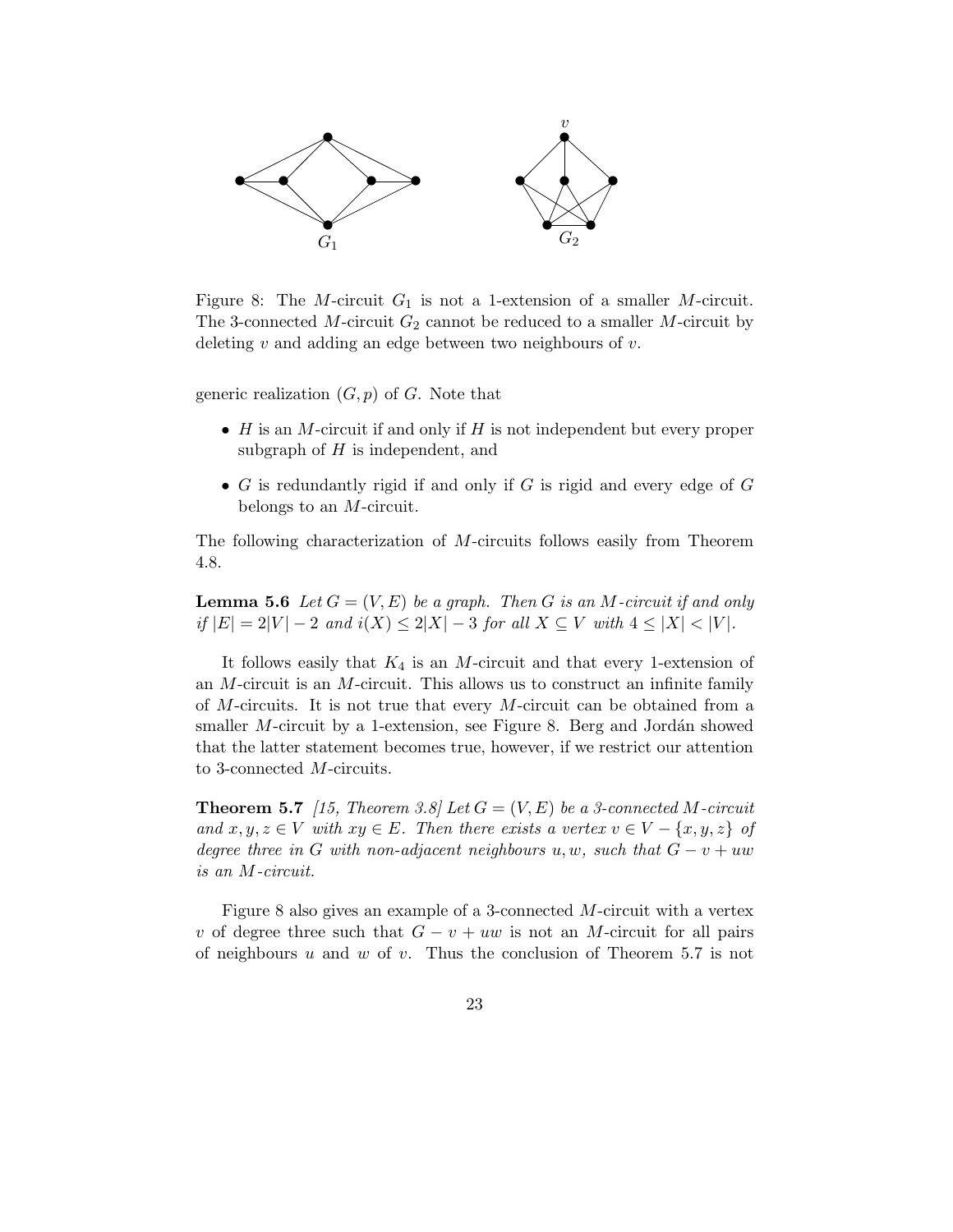

Figure 9: The above graph has exactly three M-circuits given by the three copies of  $K_4$ . It is redundantly rigid since it is rigid and each edge belongs to an M-circuit. It is not M-connected since no two edges in different  $K_4$ 's belong to the same M-circuit.

valid for all vertices of degree three. This indicates that its proof will be more difficult than that of the corresponding result for independent graphs, Lemma  $4.7(b)$ .

#### 5.3.2 M-connected graphs

We say that a graph  $G$  is M-connected if every pair of edges of  $G$  belong to an M-circuit of  $G$ . We can use the facts that M-circuits are rigid and that the union of two rigid subgraphs with at least two vertices in common is rigid, to deduce that an M-connected graph is rigid. Thus, M-connectedness is a stronger property than redundant rigidity. An example of a graph which is redundantly rigid but not M-connected is given in Figure 9.

It turns out that M-connectedness is, at least for our purpose, easier to work with than redundant rigidity. On the hand, the following lemma implies that the two concepts are equivalent for 3-connected graphs. In fact we will need a slightly stronger result. A graph  $G$  is said to be *nearly* 3connected if G can be made 3-connected by the addition of at most one new edge.

**Lemma 5.8** [15] Let G be a nearly 3-connected graph. Then G is redundantly rigid if and only if G is M-connected.

**Proof:** We have already noted that every M-connected graph is redundantly rigid. Suppose that  $G$  is redundantly rigid but not  $M$ -connected. An  $M$ -connected component of  $G$  is a maximal  $M$ -connected subgraph. Let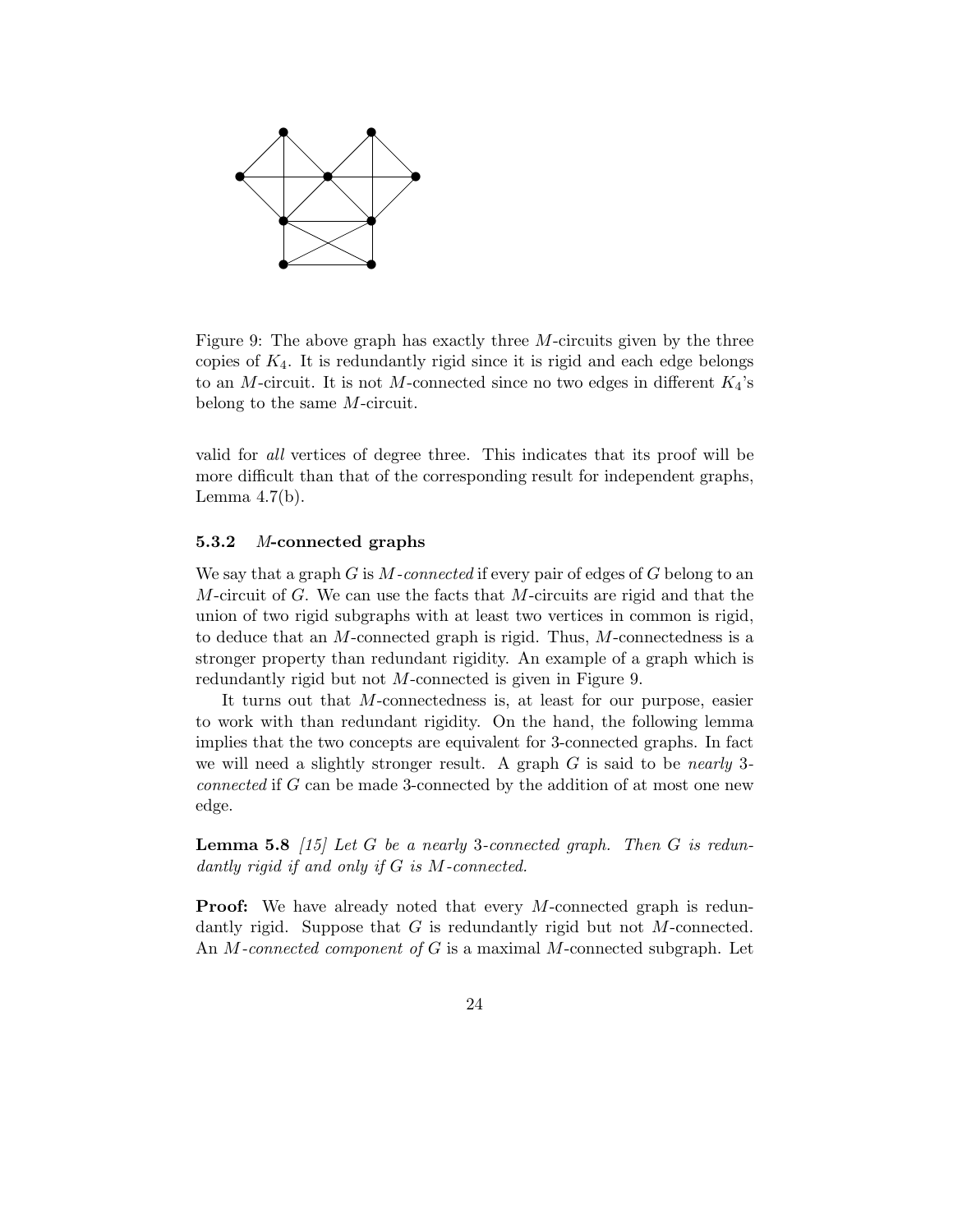$H_1, H_2, \ldots H_q$  be the M-connected components of G. We will need the fact that  $r(G) = \sum_{i=1}^{q} r(H_i)$ , see [15, Section 3].

Let  $X_i = V(H_i) - \bigcup_{j \neq i} V(H_j)$  denote the set of vertices belonging to no other M-component than  $H_i$ , and let  $Y_i = V(H_i) - X_i$  for  $1 \leq i \leq$ q. Let  $n_i = |V(H_i)|$ ,  $x_i = |X_i|$ ,  $y_i = |Y_i|$ . Clearly,  $n_i = x_i + y_i$  and  $|V| = \sum_{i=1}^{q} x_i + |\bigcup_{i=1}^{q} Y_i|$ . Moreover, we have  $\sum_{i=1}^{q} y_i \ge 2 |\bigcup_{i=1}^{q} Y_i|$ . Since every edge of G is in some M-circuit, and every M-circuit has at least four vertices, we have that  $n_i \geq 4$  for  $1 \leq i \leq q$ . Furthermore, since G is nearly 3-connected,  $y_i \geq 2$  for all  $1 \leq i \leq q$ , and  $y_i \geq 3$  for all but at most two M-components.

Since each  $M$ -connected component of  $G$  is redundantly rigid, and hence rigid, we have  $r(H_i) = 2n_i - 3$  for all  $1 \leq i \leq q$ . Using the above inequalities we have

$$
r(G) = \sum_{i=1}^{q} r(H_i) = \sum_{i=1}^{q} (2n_i - 3) = 2 \sum_{i=1}^{q} n_i - 3q
$$
  
\n
$$
\geq (2 \sum_{i=1}^{q} x_i + \sum_{i=1}^{q} y_i) + \sum_{i=1}^{q} y_i - 3q \geq 2|V| + 3q - 2 - 3q = 2|V| - 2.
$$

This contradicts Lemma 2.3. •

### 5.3.3 Ear decompositions

Let  $G = (V, E)$  be a graph and let  $H_1, H_2, ..., H_t$  be a non-empty sequence of M-circuits of G. Let  $G_j = H_1 \cup H_2 \cup ... \cup H_j$  for  $1 \leq j \leq t$ . We say that  $H_1, H_2, ..., H_t$  is an M-ear decomposition of G if  $G_t = G$  and, for all  $2 \leq i \leq t$ , we have

- $E(H_i) \cap E(G_{i-1}) \neq \emptyset \neq E(H_i) E(G_{i-1}),$  and
- no M-circuit H of  $G_i$  which satisfies

$$
E(H) \cap E(G_{i-1}) \neq \emptyset \neq E(H) - E(G_{i-1})
$$

has  $E(H) - E(G_{i-1})$  properly contained in  $E(H_i) - E(G_{i-1})$ .

An example of an M-ear decomposition is given in Figure 10.

We will need the following result for M-connected graphs which follows from a more general result for connected matroids due to Coullard and Hellerstein [7].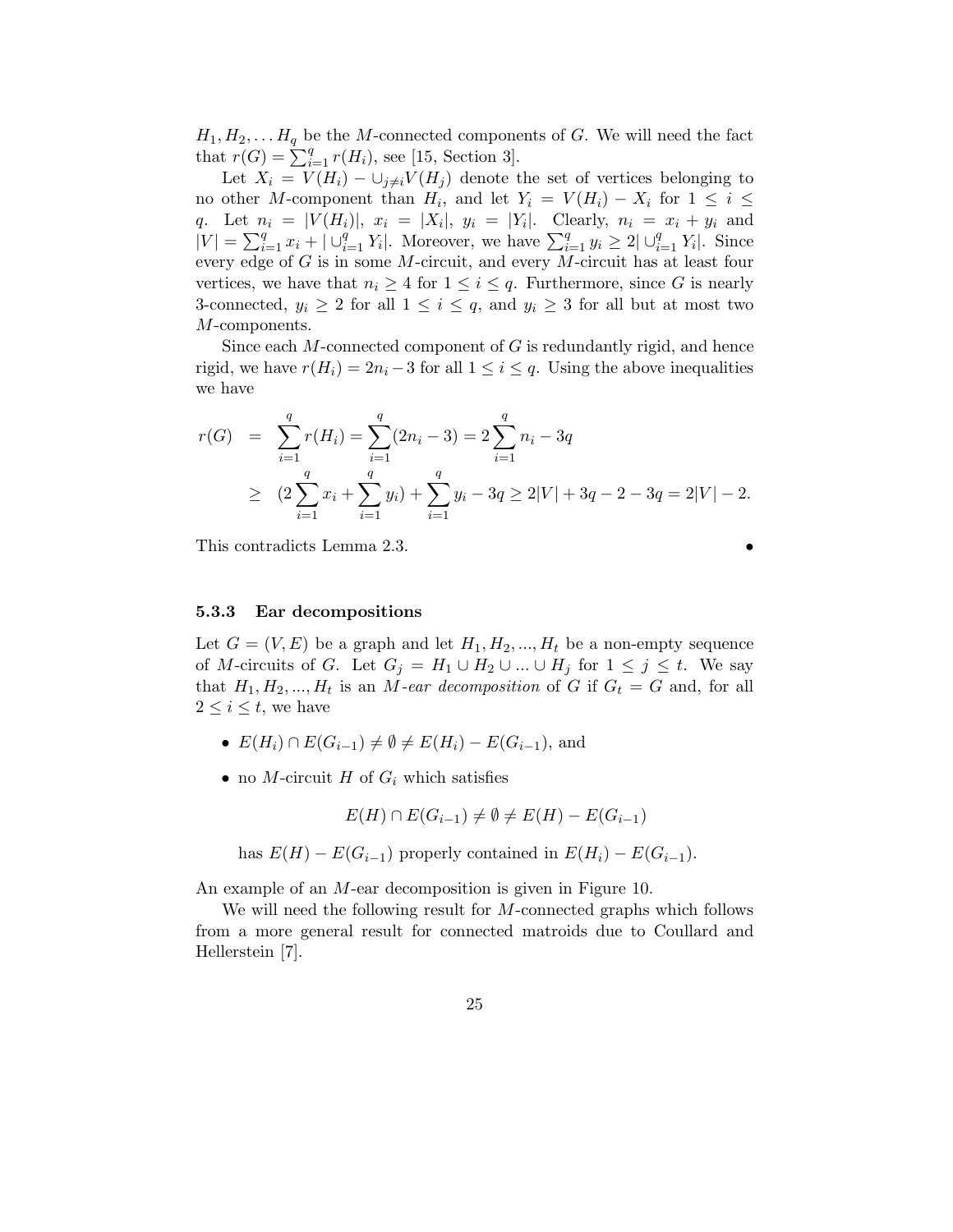

Figure 10: If  $H_1 = G - y_1$ ,  $H_2 = G - y_2$  and  $H_3 = G - \{y_4, y_5\}$ , then  $H_1, H_2, H_3$  is an M-ear decomposition of G.



Figure 11: G is the 2-sum of  $G_1$  and  $G_2$ 

**Lemma 5.9** Let  $G$  be a graph. Then  $G$  is  $M$ -connected if and only if  $G$ has an M-ear decomposition.

We can now state the final result which allows us to reduce 3-connected M-connected graphs to smaller M-connected graphs.

**Theorem 5.10** [15, Theorem 5.4] Let G be a 3-connected M-connected graph and  $H_1, H_2, \ldots H_t$  be an M-ear decomposition of G with  $t \geq 2$ . Suppose that  $G - e$  is not M-connected for all  $e \in E(H_t) - \bigcup_{i=1}^{t-1} E(H_i)$  and for all but at most two edges  $e \in E(H_t)$ . Then there exists a vertex  $v \in$  $V(H_t) - \bigcup_{i=1}^{t-1} V(H_i)$  of degree three in G with non-adjacent neighbours u, w such that  $G - v + uw$  is M-connected.

We may use Theorem 5.10 to give a recursive construction for M-connected graphs. We need another new operation. If  $G_1$  and  $G_2$  are graphs with  $V(G_1) \cap V(G_2) = \{u, v\}$  and  $E(G_1) \cap E(G_2) = \{uv\}$ , then we say that the graph  $G = (G_1 - uv) \cup (G_2 - uv)$  is a 2-sum of  $G_1$  and  $G_2$ , see Figure 11.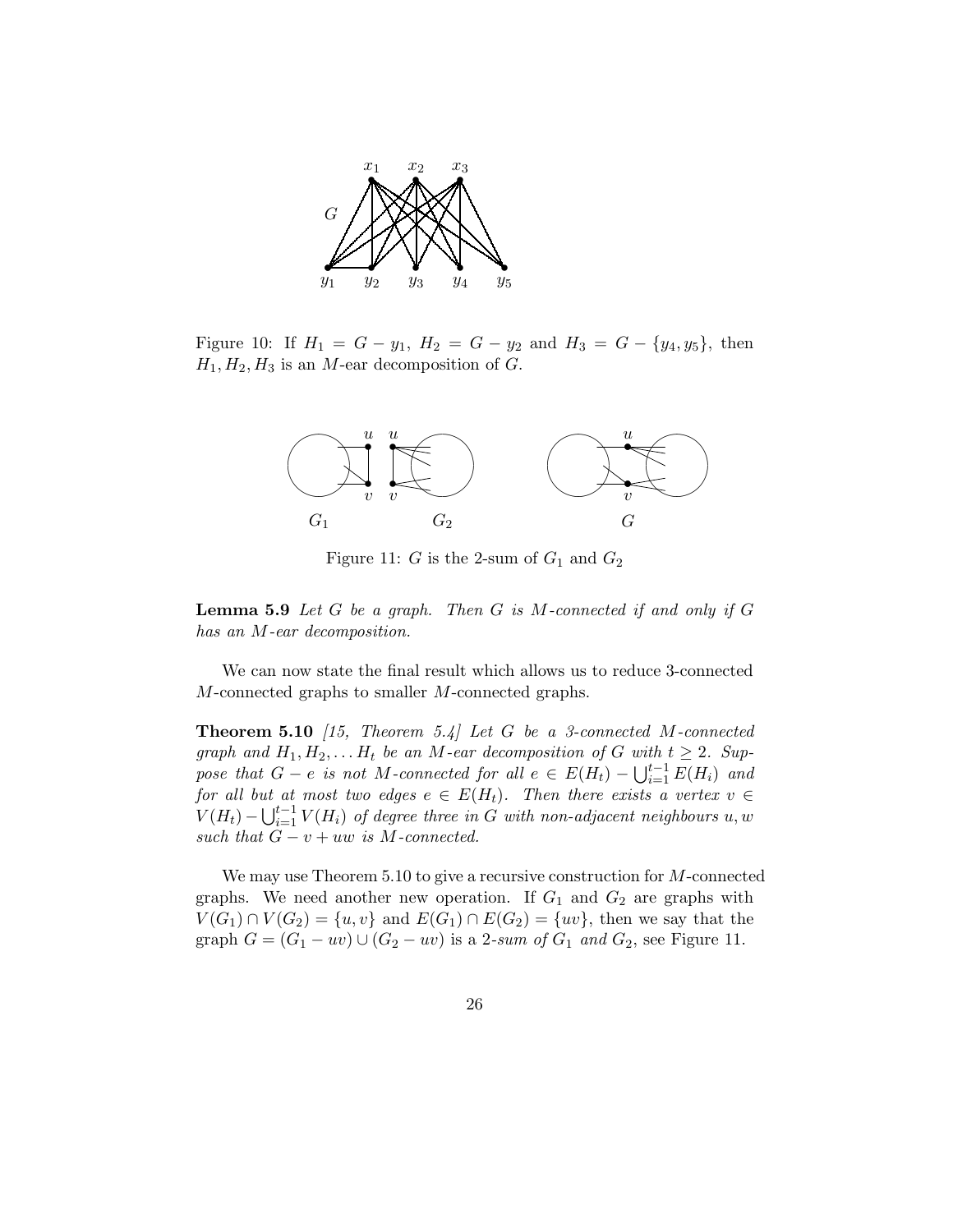**Lemma 5.11** [15, Lemmas 3.3,3.4] Suppose G is the 2-sum of  $G_1$  and  $G_2$ . Then G is M-connected if and only if  $G_1$  and  $G_2$  are both M-connected.

Combining Theorems 5.7 and 5.10, and Lemma 5.11, we obtain

**Corollary 5.12** [15, Corollary 5.9] Let G be a graph. Then G is Mconnected if and only if G is a connected graph which can be obtained from disjoint  $K_4$ 's by recursively applying edge-additions and 1-extensions to the same connected component, and 2-sums to two different connected components.

The following special case of Corollary 5.12 when  $G$  is an M-circuit was previously obtained by Berg and Jord´an by using Lemma 5.11 and Theorem 5.7.

**Corollary 5.13** [2, Theorem 4.4] Let G be a graph. Then G is an M-circuit if and only if  $G$  is a connected graph which can be obtained from disjoint  $K_4$ 's by recursively applying 1-extensions to the same connected component, and 2-sums to two different connected components.

### 5.3.4 Bricks

We have seen that every 3-connected M-connected graph with at least five vertices can be obtained from a smaller M-connected graph by an edge addition or a 1-extension. The last piece in our characterization of globally rigid graphs is to show that every 3-connected M-connected graph with at least five vertices can be obtained from a smaller 3-connected M-connected graph by an edge addition or a 1-extension.

We say that a graph  $G$  is a *brick* if it is both 3-connected and  $M$ connected.

**Theorem 5.14** [15, Theorem 6.1] Let  $G = (V, E)$  be a brick with at least five vertices. Then either there exists an edge  $e \in E$  such that  $G - e$  is a brick, or there exists a vertex  $v \in V$  of degree three in G with non-adjacent neighbours u, w such that  $G - v + uw$  is a brick.

The special case of Theorem 5.14 when  $G$  is a 3-connected  $M$ -circuit was previously obtained by Berg and Jordán [2, Theorem 5.9]. (In this special case, the minimality of an M-circuit implies that there can never exist an edge whose deletion preserves  $M$ -connectivity, so only the second reduction step in Theorem 5.14 is needed for M-circuits.)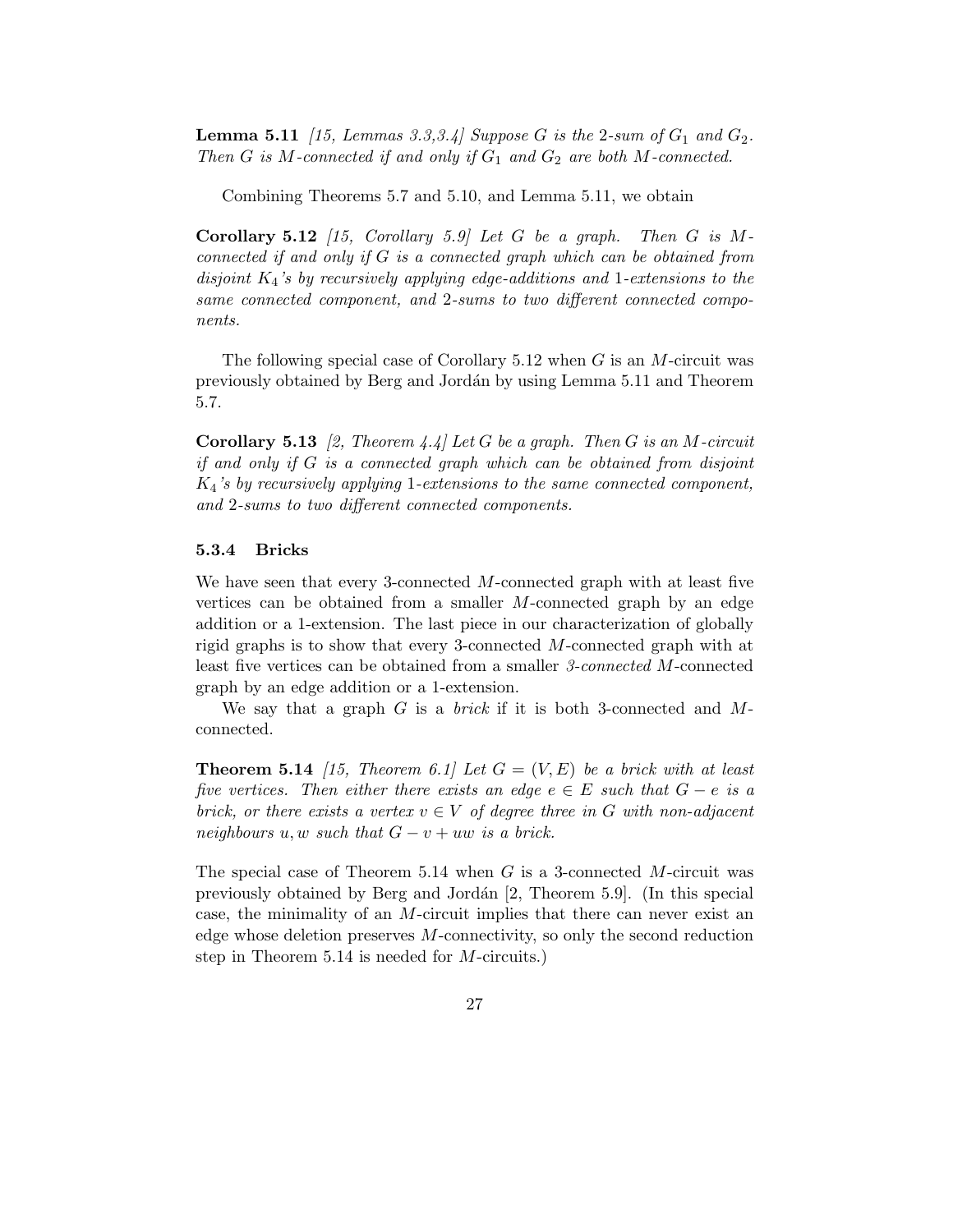Our proof of Theorem 5.14 is by contradiction. We suppose the theorem is false and let G be a smallest counterexample. Then  $G-e$  is not a brick for all  $e \in E$ , i.e. either  $G - e$  is not M-connected or  $G - e$  is not 3-connected. If  $G - e$  is not 3-connected for some edge e then we choose a 2-vertex cut  $\{u, v\}$  of  $G - e$  and a component  $F_e$  of  $G - e - \{u, v\}$  such that  $F_e$  is as small as possible, and let  $H_e$  be the graph obtained from  $F_e$  by adding the vertices u and v, all edges of G between  $F_e$  and  $\{u, v\}$ , and the new edge uv.

Simialrly,  $G - w + xy$  is not a brick for all  $w \in V$  of degree three in G and non-adjacent neighbours  $x, y$  of w. If  $G - w + xy$  is not 3-connected, we choose a 2-vertex cut  $\{u, v\}$  of  $G - w + xy$  and a component  $F_{w,x,y}$  of  $(G - w + xy) - \{u, v\}$  such that  $F_{w,x,y}$  is as small as possible, and let  $H_{w,x,y}$ be the graph obtained from  $F_{w,x,y}$  by adding the vertices u and v, all edges of G between  $F_{w,x,y}$  and  $\{u, v\}$ , and the new edge uv.

We now consider all such graphs  $H_e$  and  $H_{w,x,y}$  and choose one, say H, with as few vertices as possible. Note that we will have at least one graph to choose from since, if no graph  $H_e$  exists then  $G - e$  is 3-connected for all  $e \in E$ , and  $G - e$  is not M-connected for all  $e \in E$ . Theorems 5.7 and 5.10 now imply that  $G - w + xy$  is M-connected for some  $w \in V$  of degree three in  $G$  and non-adjacent neighbours  $x, y$  of w. The fact that  $G$  is a counterexample now implies that  $G - w + xy$  is not 3-connected and hence  $H_{w,x,y}$  exists.

We complete the proof by showing that  $H$  is a brick and then applying Theorems 5.7 and 5.10 to H to find either an edge  $e \in E(H)$  or a vertex  $w \in V(H)$  such that  $G - e$  or  $G - w + xy$  contradicts the minimality of H. When we do this we seem to need the full strength of Theorems 5.7 and 5.10, i.e. we need to be able to find a vertex  $v$  avoiding the specified set of vertices in Theorem 5.7, and we need to allow  $H_t$  to contain two edges whose deletion does not destroy the M-connectedness of  $G$  in Theorem 5.10.

Theorem 5.14 and the facts that 1-extensions and edge additions preserve both M-connectedness and 3-connectedness imply the following recursive constructions for bricks and 3-connected M-circuits.

**Corollary 5.15** [15, Theorem 6.15] A graph G is a brick if and only if G can be obtained from  $K_4$  by 1-extensions and edge additions.

**Corollary 5.16** [2, Theorem 4] A graph G is a 3-connected M-circuit if and only if  $G$  can be obtained from  $K_4$  by 1-extensions.

We illustrate Corollary 5.15 by constructing the brick  $K_{3,5}$  from  $K_4$ , in Figure 12.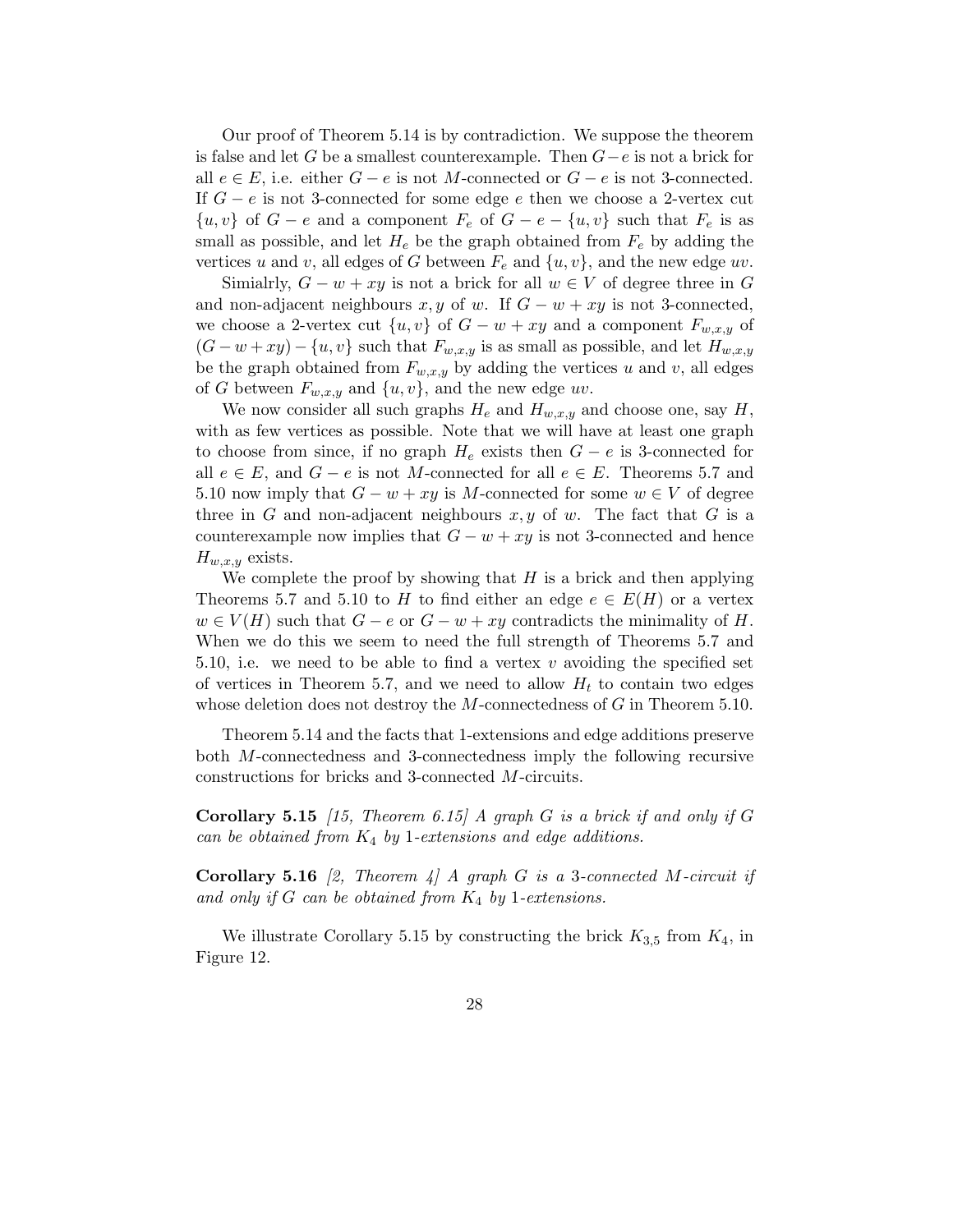

Figure 12: A construction of  $K_{3,5}$  from  $K_4$  using 1-extensions and edge additions. Since  $K_{3,5} - e$  is not 3-connected for all edges e, the first and last operations used in the construction must be 1-extensions. Since  $K_{3,5}$ is not an M-circuit, at least one operation in the construction must be an edge addition. This shows that one may need to alternate between the two operations of Corollary 5.15 while building up a brick from  $K_4$ .

## 5.4 The final goal

We can now obtain our promised characterization of global rigidity in  $\mathbb{R}^2$ .

**Theorem 5.17** [15, Theorem 7.1] Let  $(G, p)$  be a 2-dimensional generic framework. Then  $(G, p)$  is globally rigid if and only if either G is a complete graph on at most three vertices or G is 3-connected and redundantly rigid.

Proof: Necessity follows from Lemma 5.1 and Theorem 5.2. Sufficiency follows from Theorem 5.5 and Corollary 5.15.

The special case of Theorem 5.17 when  $G$  is a 3-connected M-circuit was obtained previously by Berg and Jordán [2, Theorem 6.1].

It follows from Theorem 5.17 that the global rigidity of 2-dimensional frameworks is a generic property. We say that a graph  $G$  is globally rigid in  $\mathbb{R}^2$  if every generic realization of G in  $\mathbb{R}^2$  is globally rigid. We can use Theorems 4.12 and 5.17 to deduce that sufficiently highly connected graphs are globally rigid in  $\mathbb{R}^2$ .

**Corollary 5.18** [15, Theorem  $7.2$ ] Let G be a 6-connected graph. Then  $G - \{e_1, e_2\}$  is globally rigid in  $\mathbb{R}^2$  for all edges  $e_1, e_2$  of  $G$ .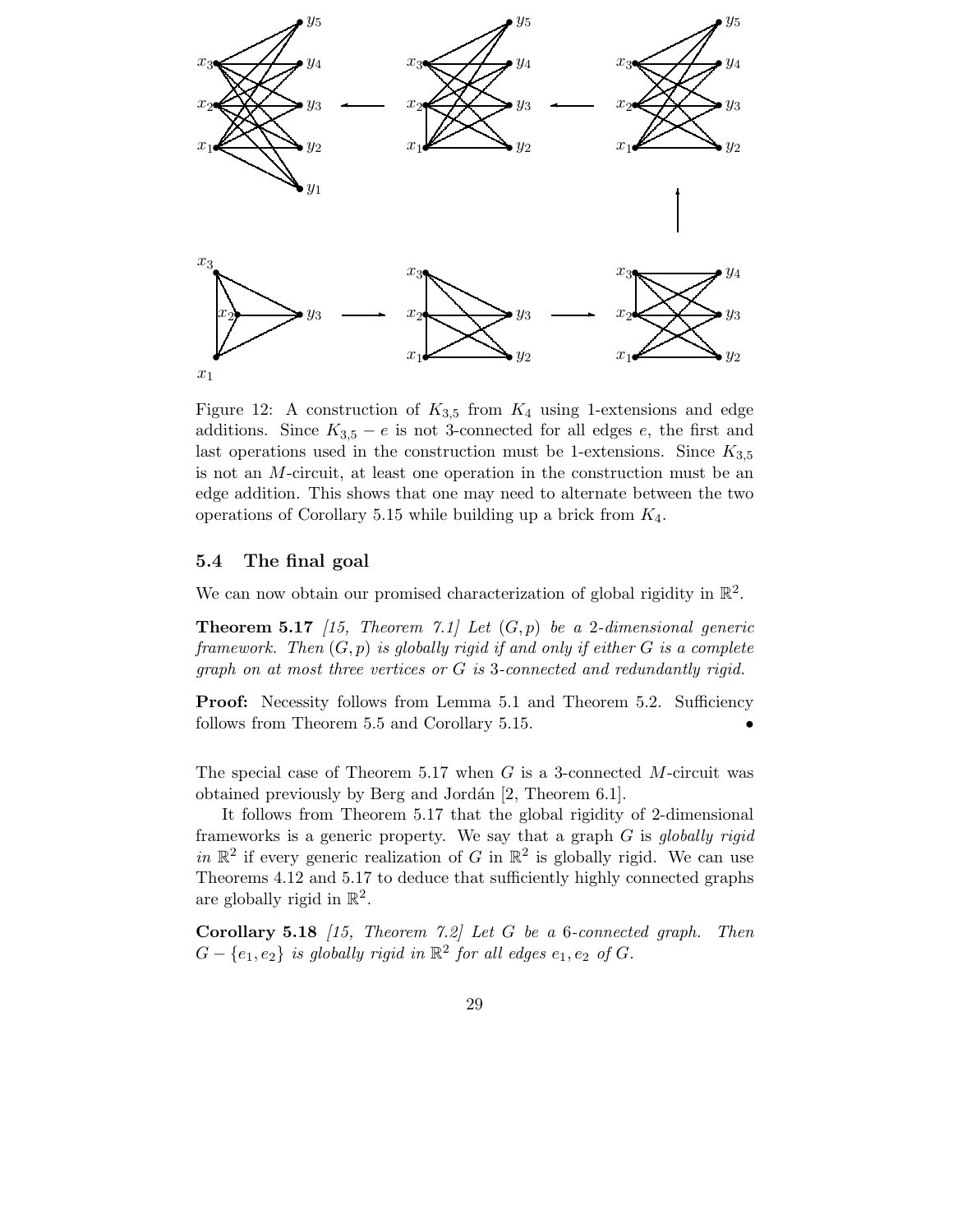# 6 Further Reading

More information on the rigidity of graphs and frameworks can be found in the survey article by Whiteley [22], and the books by Graver [11] and Graver, Servatius and Servatius [12]. Some partial results, conjectures, and additional references on the rigidity of graphs in  $\mathbb{R}^3$  can be found in [16].

**Acknowledgement** I would like to thank Tibor Jordán for awakening my interest in the rigidity of graphs and for the many happy hours we have spent working together on this topic. I would also like to thank Walter Whiteley for his continual support and encouragement.

# References

- [1] L. Asimow and B. Roth, Rigidity of graphs II, J. Math. Anal. Appl. 68 (1979) 171-190.
- [2] A. BERG AND T. JORDÁN, A proof of Connelly's conjecture on 3connected circuits of the rigidity matroid, J. Combinatorial Theory, Ser. B., Vol. 88, 77-97, 2003.
- [3] A. L. CAUCHY, Sur les polygons et les polyédres, Second Memoire, J.  $Ecole Polytechnique 19 (1813) 87-98.$
- [4] R. CONNELLY, A flexible sphere, *Math Intelligencer* 1 (1982) 130-131.
- [5] R. CONNELLY, On generic global rigidity, in *Applied Geometry and* Discrete Mathematics, 147–155, DIMACS Ser. Discrete Math. Theoret. Comput. Sci., 4, Amer. Math. Soc., Providence, RI, 1991.
- [6] R. CONNELLY, Generic global rigidity, *Discrete Comput. Geom.*, 33 (2005) 549-563.
- [7] C.R. Coullard and L. Hellerstein, Independence and port oracles for matroids, with an application to computational learning theory, Combinatorica 16 (1996), no. 2, 189–208.
- [8] L. Euler, Opera Postuma, vol. 1. Petropoli, 1862, 494-496. Euler Archive index number E819, http://math.dartmouth.edu/ euler/
- [9] H. Gluck, Almost all simply connected closed surfaces are rigid, in Geometric topology, Lecture Notes in Math., Vol. 438, Springer, Berlin, 1975, 225–239.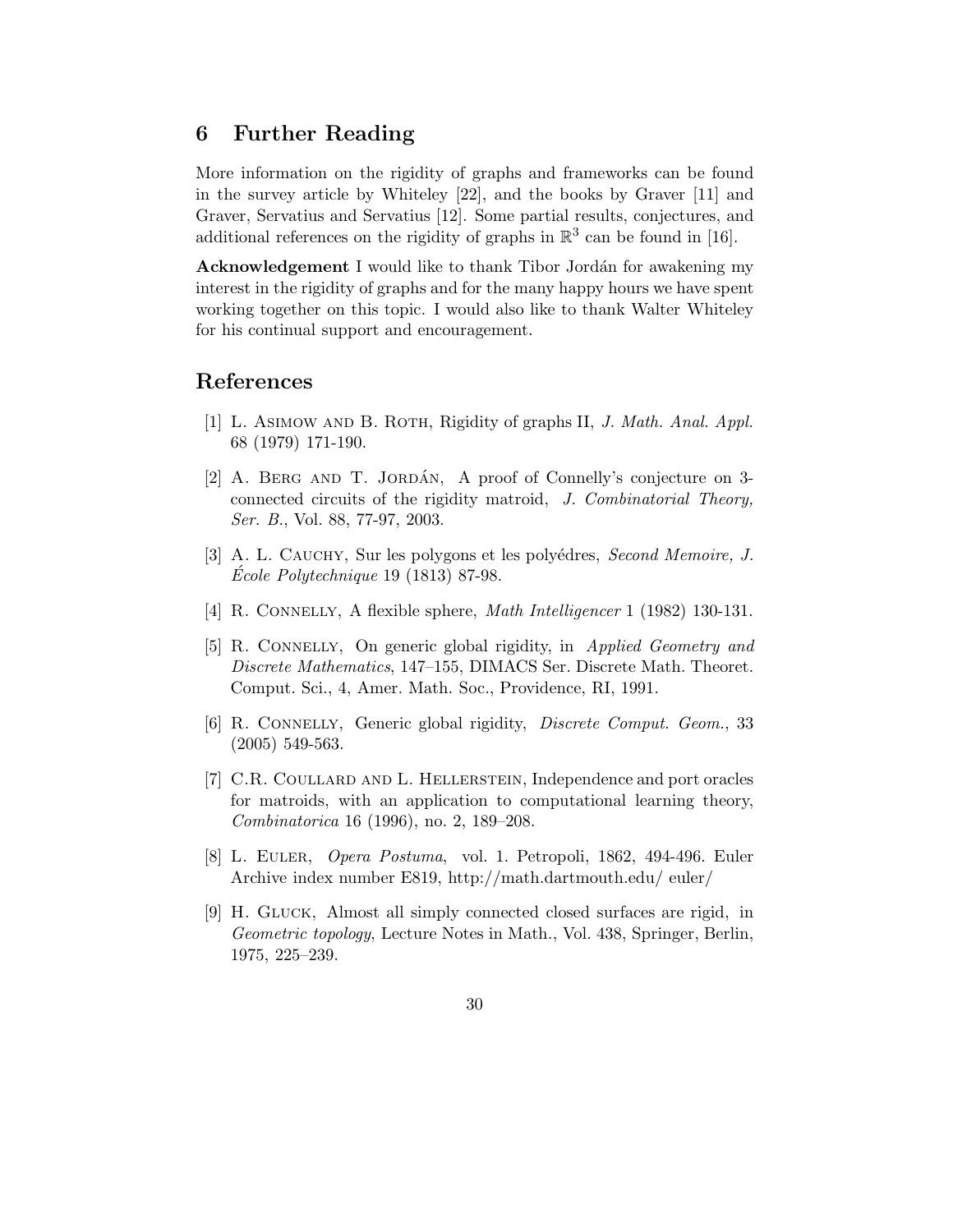- [10] S. J. GORTLER, A. D. HEALY AND D. P. THURSTON, Characterizing global rigidity, preprint, http://arxiv.org/abs/0710.0926
- [11] J. Graver, Counting on Frameworks, Mathematical Association of America, Dolciani Mathematical Expositions number 25, 2001.
- [12] J. Graver, B. Servatius, and H. Servatius, Combinatorial Rigidity, AMS Graduate Studies in Mathematics Vol. 2, 1993.
- [13] B. HENDRICKSON, Conditions for unique graph realizations, *SIAM J.* Comput. 21 (1992), no. 1, 65-84.
- [14] L. Henneberg, Die graphische Statik der starren Systeme, Leipzig 1911.
- [15] B. JACKSON AND T. JORDAN, Connected rigidity matroids and unique realizations of graphs, J. Combinatorial Theory Ser. B, 94 (2005) 1-29.
- [16] B. Jackson and T. Jordan´ , On the rank function of the 3 dimensional rigidity matroid, Int. J. Computational Geometry and Applications, 16 (2006) 415-429.
- [17] B. JACKSON, T. JORDÁN AND Z. SZABADKA, Globally Linked Pairs of Vertices in Equivalent Realizations of Graphs, Discrete and Computational Geometry 35 (2006) 493-512.
- [18] G. Laman, On graphs and rigidity of plane skeletal structures, J. Engineering Math. 4 (1970), 331-340.
- [19] L. Lovász AND Y. YEMINI, On generic rigidity in the plane,  $SIAM$ J. Algebraic Discrete Methods 3 (1982), no. 1, 91–98.
- [20] J.W. Milnor, Topology from the differentiable viewpoint, University Press of Virginia, Charlottesville (1965).
- [21] J.B. Saxe, Embeddability of weighted graphs in k-space is strongly NP-hard, Tech. Report, Computer Science Department, Carnegie-Mellon University, Pittsburgh, PA, 1979.
- [22] W. WHITELEY, Some matroids from discrete applied geometry, in Matroid theory, Contemp. Math., 197, Amer. Math. Soc., Providence, RI, 1996, 171–311.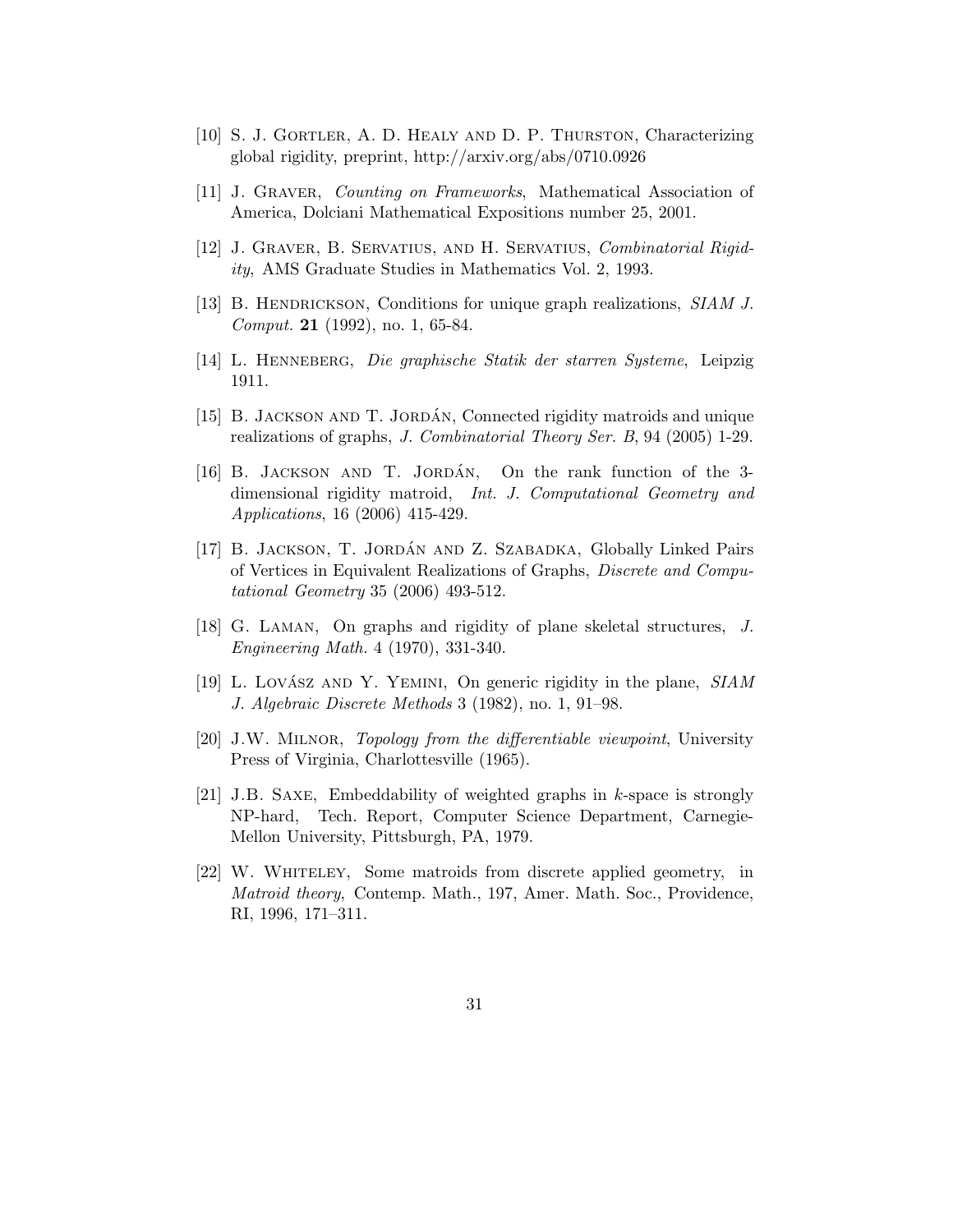# A Appendix

We give a simple proof of a strengthening of Theorem 3.8 which was obtained by several participants at the Levico meeting, including Pierre Charbit, Daniel Dadush, Támas Király, and Adam Watson.

We say that a set  $S \subseteq \mathbb{R}$  is  $\{0, \pm 1, \pm 2\}$ -sum-free if the only solution to the equation  $\sum_{x \in S} \alpha_x x$  with  $\alpha_x \in \{0, \pm 1, \pm 2\}$  for all  $x \in S$  is the trivial solution  $\alpha_x = 0$  for all  $x \in S$ .

**Theorem A.1** Let  $(G, p_1)$  be a 1-dimensional framework. Suppose that  $G = (V, E)$  is 2-connected and  $p_1(V)$  is  $\{0, \pm 1, \pm 2\}$ -sum-free. Then  $(G, p_1)$ is globally rigid.

**Proof:** Let  $(G, p_2)$  be a 1-dimensional framework which is equivalent to  $(G, p_1)$  and let  $x, y \in V$ . It suffices to show that  $|p_1(x) - p_1(y)| = |p_2(x) - p_2(y)|$  $p_2(y)$ . Let  $C = v_1v_2...v_mv_1$  be a cycle in G which contains x and y. For each  $i \in \{1,2\}$ , let  $F_i^+ = \{v_j v_{j+1} \in E(C) : p_i(v_j) < p_i(v_{j+1})\}$  and  $F_i^- = \{v_jv_{j+1} \in E(C) : p_i(v_j) > p_i(v_{j+1})\}.$  Then, for each  $i \in \{1,2\}$ , we have

$$
\sum_{e \in F_i^+} ||e|| = \sum_{e \in F_i^-} ||e||. \tag{6}
$$

If  $F_1^+ = F_2^+$  or  $F_1^+ = F_2^-$  then  $(C, p_1)$  and  $(C, p_2)$  are congruent. This implies that  $|p_1(x) - p_1(y)| = |p_2(x) - p_2(y)|$ . Thus we may assume that  $F_2^- \neq F_1^+ \neq F_2^+$ . We may rewrite (6) as two simultaneous equaltions:

$$
\sum_{e \in F_1^+ \cap F_2^+} \|e\| + \sum_{e \in F_1^+ - F_2^+} \|e\| = \sum_{e \in F_1^- \cap F_2^-} \|e\| + \sum_{e \in F_1^- - F_2^-} \|e\| \tag{7}
$$

$$
\sum_{e \in F_2^+ \cap F_1^+} ||e|| + \sum_{e \in F_2^+ - F_1^+} ||e|| = \sum_{e \in F_2^- \cap F_1^-} ||e|| + \sum_{e \in F_2^- - F_1^-} ||e||. \tag{8}
$$

Subtracting (8) from (7) we obtain

$$
\sum_{e \in F_1^+ - F_2^+} \|e\| - \sum_{e \in F_2^+ - F_1^+} \|e\| = \sum_{e \in F_1^- - F_2^-} \|e\| - \sum_{e \in F_2^- - F_1^-} \|e\|.
$$

Since  $F_1^+ - F_2^+ = F_2^- - F_1^-$  and  $F_1^- - F_2^- = F_2^+ - F_1^+$ , we have

$$
\sum_{e \in F_1^+ - F_2^+} \|e\| - \sum_{e \in F_1^- - F_2^-} \|e\| = 0.
$$
\n(9)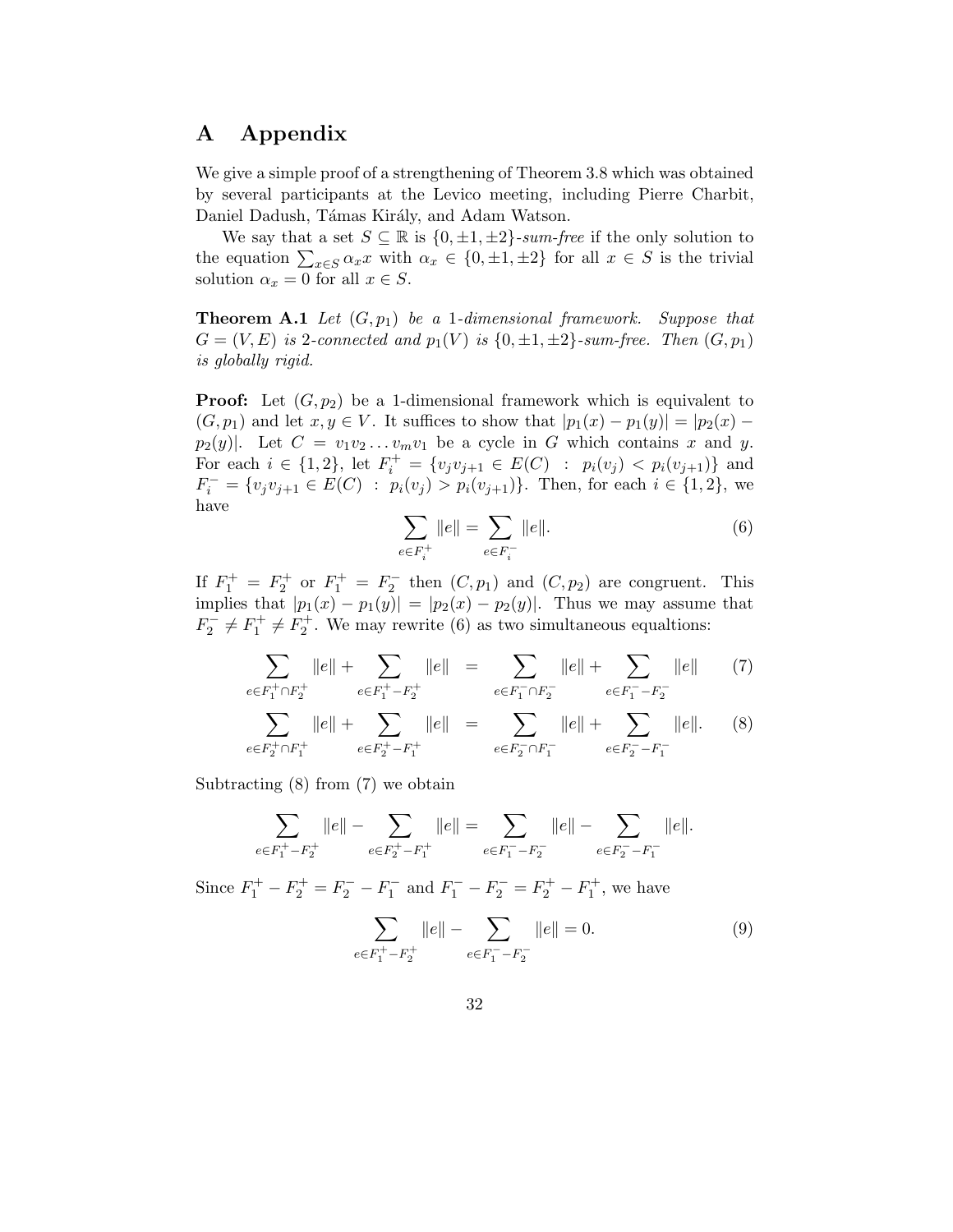Since  $(F_1^+ - F_2) \cup (F_1^- - F_2^-)$  is a proper subset of  $E(C)$ , some vertex v of C is incicent with exactly one edge of  $(F_1^+ - F_2) \cup (F_1^- - F_2^-)$ . This implies that  $p(v)$  will have coefficient  $\pm 1$  when (9) is expanded as an equality involving  $p(v_i)$ ,  $v_i \in V(C)$ , which contradicts the hypothesis that  $p_1(V)$  is  $\{0, \pm 1, \pm 2\}$ -sum-free.

# B Appendix

We give a result obtained by Jim Geelan during the Levico meeting which characterizes the graphs G which can be realized as a 1-dimensional framework which is not globally rigid.

**Theorem B.1** Let  $G = (V, E)$  be a graph. Then G can be realized as a a 1-dimensional framework which is not globally rigid if and only if G is a spanning subgraph of the line graph of a bipartite graph which has at least two vertices on each side of its bipartition.

**Proof:** We first show sufficiency. Let  $H = (X \cup Y, E)$  be a bipartite graph with  $X = \{x_0, x_1, \ldots, x_s\}, Y = \{y_0, y_1, \ldots, y_t\}, \text{ and } s, t \geq 1.$  It suffices to show that if  $G$  is the line graph of  $H$ , then  $G$  can be realized as a 1-dimensional framework which is not globally rigid. Consider first the realization  $(G, p)$  in the 2-dimensional  $s \times t$  grid where an edge  $x_i y_j$  of H is mapped onto the point  $(i, j)$  in the grid. Note that all edges of G are either vertical or horizontal in  $(G, p)$ . Let  $(G, p_1)$  be obtained from  $(G, p)$  by rotating each point  $p(x_i y_j)$  by ninety degrees clockwise about the point  $(i, 0)$ , for all  $0 \le i \le s$ . Similarly, let  $(G, p_2)$  be obtained from  $(G, p)$  by rotating each point  $p(x_i y_j)$  by ninety degrees anticlockwise about the point  $(i, 0)$ . Then  $(G, p_1)$  and  $(G, p_2)$  are equivalent but not congruent 1-dimensional frameworks.

We next show necessity. Suppose that  $(G, p_1)$  and  $(G, p_2)$  are equivalent but not congruent 1-dimensional frameworks. Let

$$
E^* = \{ uv : u, v \in V \text{ and } |p_1(u) - p_1(v)| = |p_2(u) - p_2(v)| \}.
$$

Since  $(G, p_1)$  and  $(G, p_2)$  are equivalent,  $E \subseteq E^*$ . Hence it will suffice to show that  $G^* = (V, E^*)$  is the line graph of a bipartite graph which has at least two vertices on each side of its bipartition. Let

$$
E^+ = \{ uv : u, v \in V \text{ and } p_1(u) - p_1(v) = p_2(u) - p_2(v) \},
$$
  

$$
E^- = \{ uv : u, v \in V \text{ and } p_1(u) - p_1(v) = p_2(v) - p_2(u) \},
$$